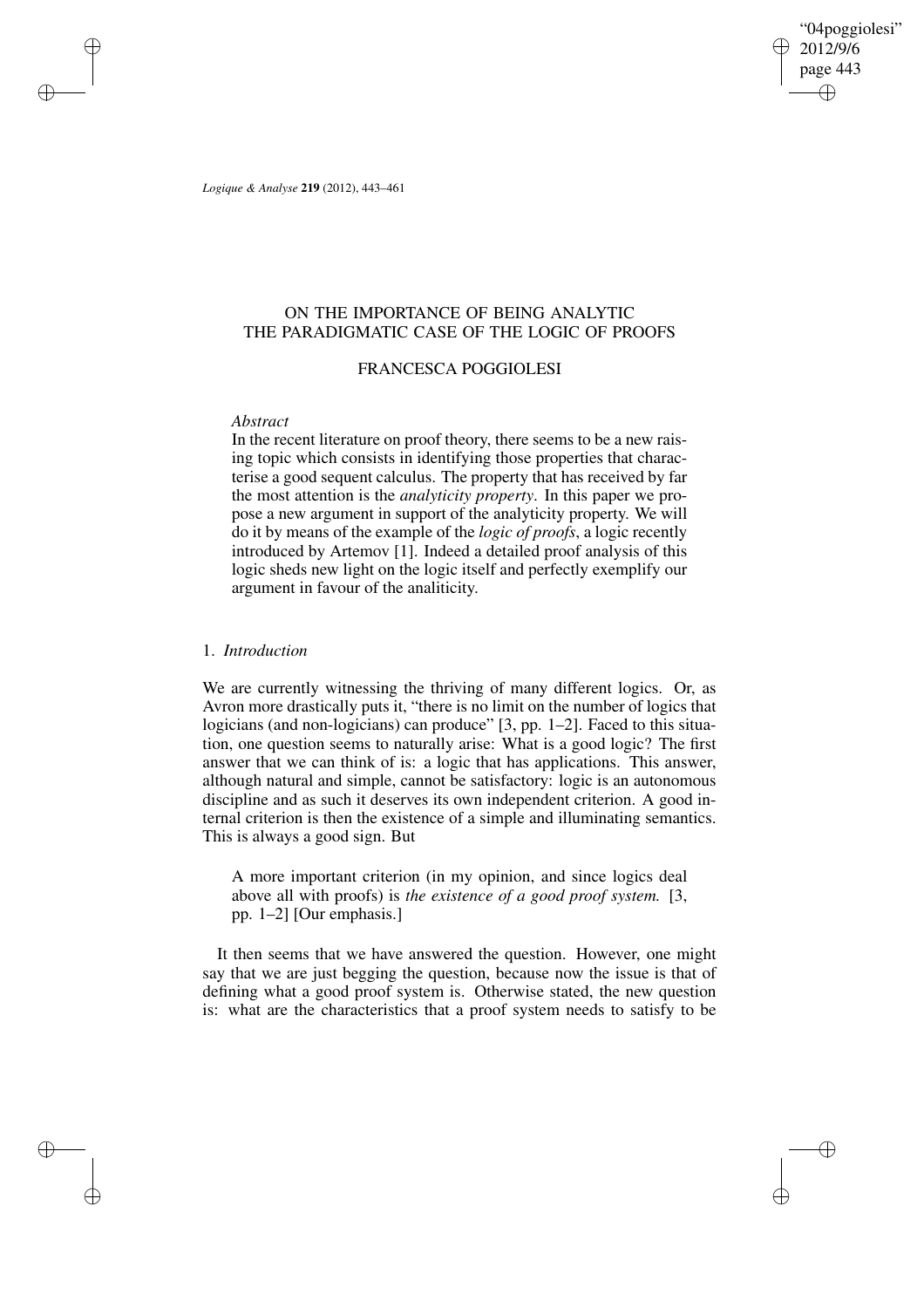"04poggiolesi" 2012/9/6 page 444 ✐ ✐

✐

✐

#### 444 FRANCESCA POGGIOLESI

considered as good? This topic has been the centre of many proof theorists' attention over the last ten years (e.g. [9], [13], [18]). Amongst the properties that have been proposed for defining what a good proof system is, one of the most famous and well-known is by far the analyticity property. The main aim of this paper is to focus and study this property. More precisely, our concern is to give a new argument in favour of the analyticity property. So the questions "what is a good logic?" and "what is a good proof system?" can be seen as the general framework in which the analyticity property will be discussed.

The paper will be developed as follows. *Section 2.* We will introduce the reader to the two notions of analytic proof and subformula property. The latter notion can be thought of as a formalisation of the former notion in the framework of the sequent calculus. We will explain two modern arguments that have been given in support of the subformula property and we will then provide a new argument in support of the subformula property. The rest of the paper will be dedicated to the exemplification of this new argument. For this we will use the logic of proofs that will be concisely presented in *Section 3*, and a recent result on the logic of proofs [15] that will be explained in *Sections 4–5.* In *Section 6* we will draw some conclusions.

# 2. *Analytic Proofs*

Since we are interested in the analyticity property and, more precisely, in analytic proofs, let us start by explaining what exactly we mean by these notions. First of all, we use the term *proof* here in a broad sense: it denotes a rational procedure by means of which one may recognise the truth of a sentence. Depending on how this procedure is developed, one usually distinguishes between synthetic proofs and analytic proofs. According to a synthetic conception, the starting point of a proof are acquired truths, and the proof itself is developed as a gradual determination of propositions whose truth is ensured by the previous ones. The proof stops when the proposition whose truth we aim to establish is finally reached. By contrast, under an analytic conception, the starting point of a proof is the proposition whose truth we aim to establish, and the proof itself is developed as a gradual finding of propositions whose truth can assure the truth of the successive ones. The proof stops when established truths, in the sense of first principles or basic ingredients, are finally reached.

Explained this way the contrast between synthetic and analytic proofs seems to amount to nothing more than a distinction between different ways in which the same object can be read: synthetic proofs privilege a top-down

 $\rightarrow$ 

 $\rightarrow$ 

✐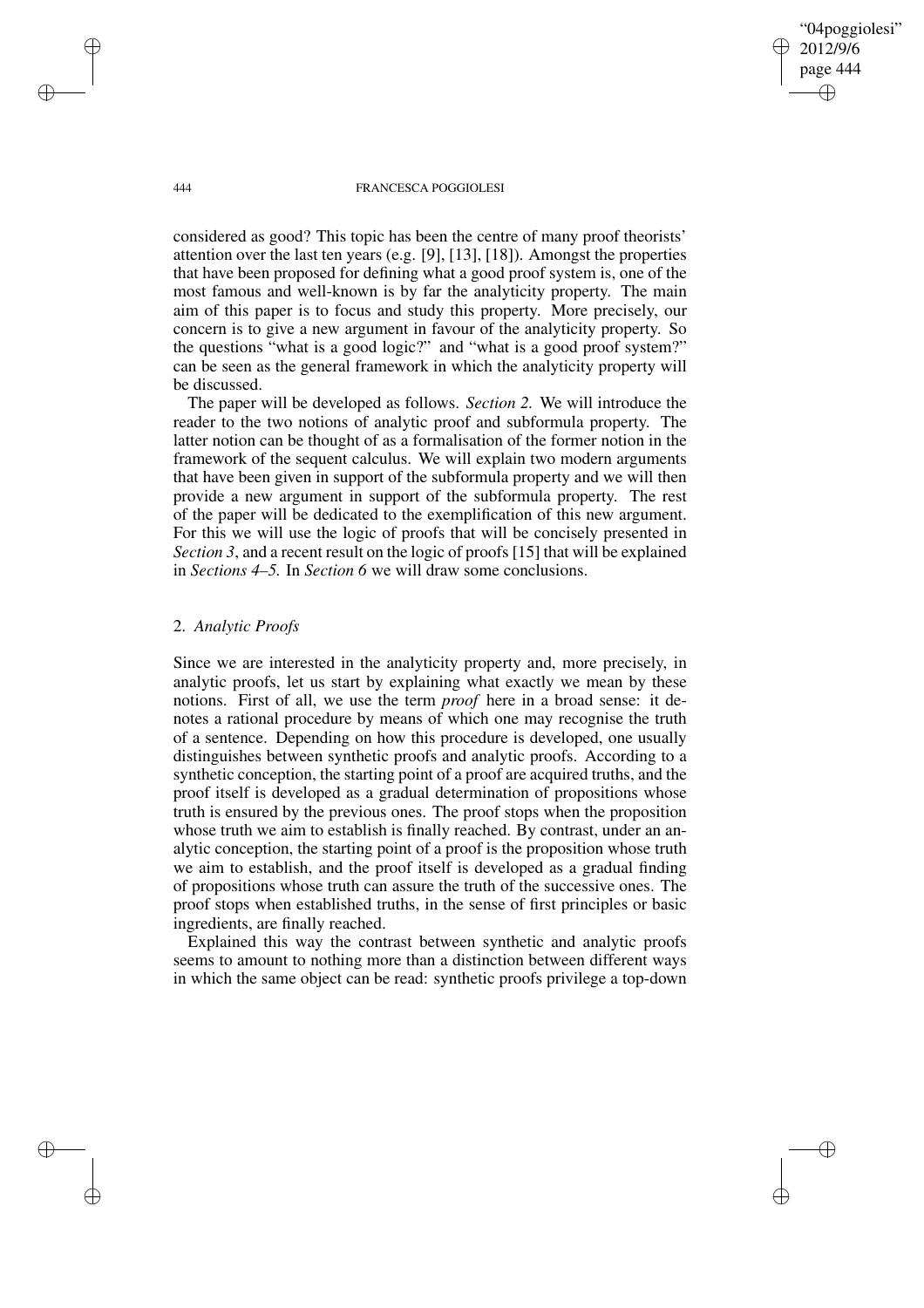$\rightarrow$ 

 $\rightarrow$ 

✐

✐

page 445 ✐

✐

"04poggiolesi" 2012/9/6

✐

✐

direction, while analytic proofs privilege a bottom-up direction. Such a distinction could hardly sound revealing from a logical perspective. The question seems then to be: is there a logical significant way in which we can distinguish synthetic proofs from analytic proofs? The answer is positive and can be expressed as follows. While a synthetic conception tends to yield proofs which are concise, in analytic proofs the emphasis is on the reduction from more complex concepts to simpler ones. Otherwise stated, while synthetic proofs have the advantage of being short, analytic proofs can be seen as self-contained: every element which occurs in the proof will also occurs in the conclusion.

Support for the analytic method has a long and venerable history. This history extends back to ancient Greece, (with both Plato and Aristotle, but also with the pythagorean Hippocrates of Chius and the third century mathematician Pappus), passes trough the early modern era (with Descartes, Arnauld and Pascal), and arrives up to the first half of the nineteenth century with the great Bohemian thinker, Bernard Bolzano. A great importance to the notion of analyticity has also and finally been given by the logician Gerhard Gentzen. Gentzen seems to follow the long tradition just presented above, in considering the analyticity property to be of crucial relevance:

Perhaps we may express the essential properties of such a normal form by saying: it is not roundabout. *No concepts enter into the proof other then those contained in its final result*, and their use was therefore essential to the achievement of that result. [6, pp. 87– 88][Our emphasis]

As is famously known, in 1935 Gentzen introduced the *sequent calculus*. The sequent calculus is a particular proof system widely used in modern proof theory. The sequent calculus generates what we are going to call *derivations*, and which are nothing but a formalisation of the concept of proof introduced above. So Gentzen had formal and precise notions of proof system and proof; he used them to obtain a formal and precise notion of analyticity, which is broadly known as the *subformula property*. A sequent calculus is said to satisfy the *subformula property* if, and only if, every provable sequent possesses a derivation such that every formula which occurs in it is a subformula of the formulas which occur in the conclusion. Observe that a sequent calculus has the subformula property if the following two conditions are satisfied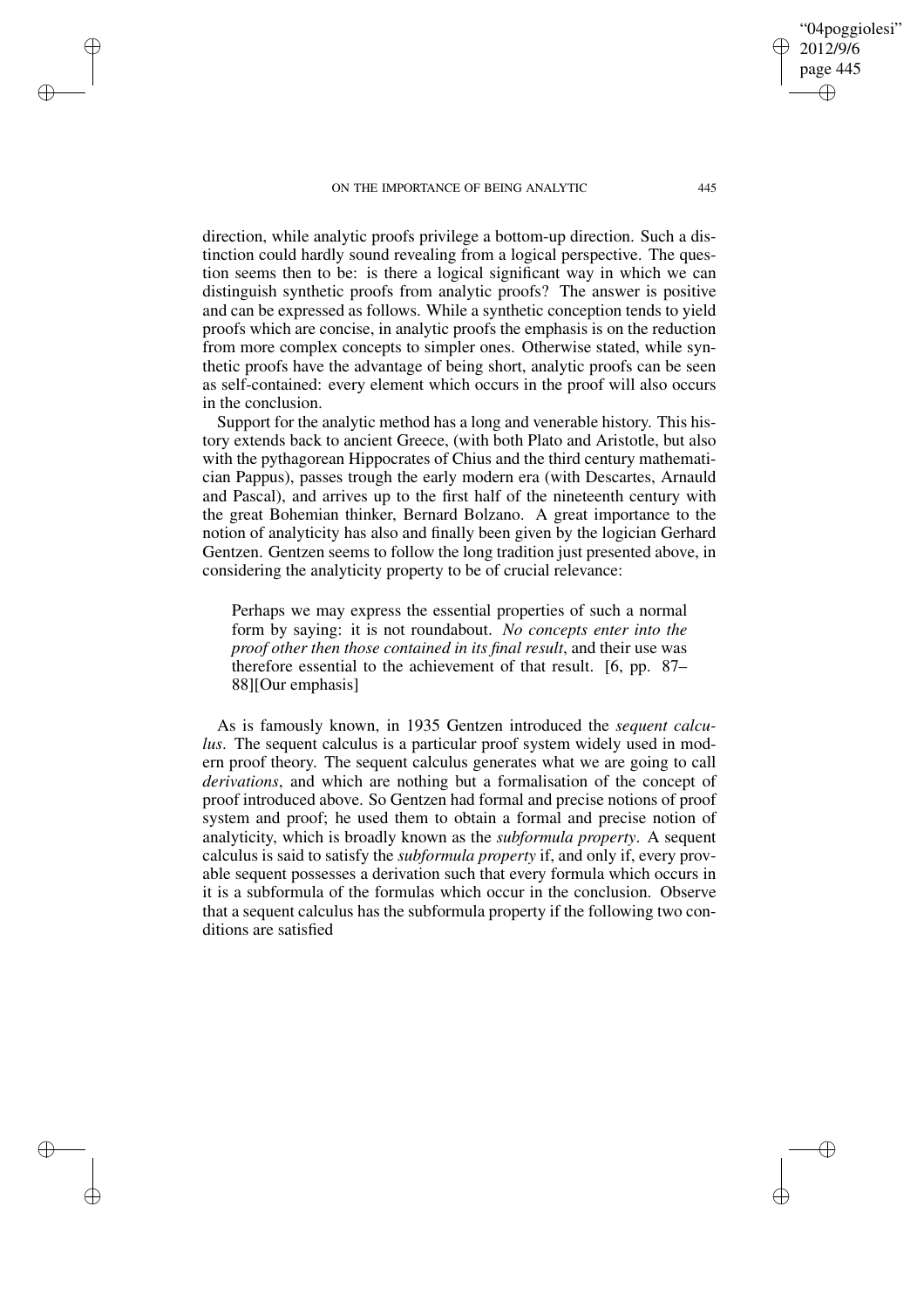### "04poggiolesi" 2012/9/6 page 446 ✐ ✐

✐

✐

#### 446 FRANCESCA POGGIOLESI

- (i) the cut-rule is admissible (or eliminable<sup>1</sup>), and
- (ii) in every other rule all the formulas that occur in the premises are subformulas of the formulas that occur in the conclusion.

Therefore Gentzen together with a long list of illustrious thinkers, of whom we have quoted only several, prefer and support the analytic method. Moreover Gentzen introduced the sequent calculus, and, by means of this new logical object, he succeeded in giving a formal rendering of the notion of analyticity, namely the subformula property. These facts would seem *per se* sufficient for drawing the following conclusion: when dealing with Gentzen systems, one must deal with Gentzen systems that satisfy the subformula property.

Note that other modern arguments have been given in favour of the subformula property. We briefly recall two of them. The first argument is linked to the philosophical trend called *proof-theoretic semantics* (e.g. see [10]). Following this trend we can look at the logical rules of a sequent calculus as definitions of the constants that they introduce. As was emphasised by Leśniewski [11], definitions must be conservative and eliminable. So even logical rules must be conservative and eliminable. The property that ensures the logical rules of a sequent calculus to be conservative is the subformula property. So the subformula property is desirable for reasons related to the meaning of logical constants.

The second argument in support of the subformula property has to do with the mathematical advantages that the subformula property yields (e.g. see [7]). Let us list a few of them. The subformula property (sometimes) allows one to prove the decidability of the given calculus. Moreover, by working with cut-free proofs, we can show that intuitionistic logic is prime, and that both classical and intuitionistic logic have the interpolation property. So, according to this second point of view, the subformula property is defendable for reasons related to the mathematical strength of a calculus.

Given these valuable arguments in favour of the analyticity property, and more precisely of the subformula property, one might be led to think that nowadays everybody agrees on its importance. Although many logicians and philosophers do not doubt the crucial relevance of the subformula property, there also exist those who continue to underestimate its value (e.g. see [4], [8]). These thinkers do not philosophically argue in favour of non-analytic proof-systems, but they propose calculi that are so made, this way implicitly belittling the value of the subformula property. Given this situation, it then

 $\rightarrow$ 

 $\rightarrow$ 

✐

<sup>&</sup>lt;sup>1</sup> We take these notions for granted. The unacquainted reader could see [17, pp. 92–94].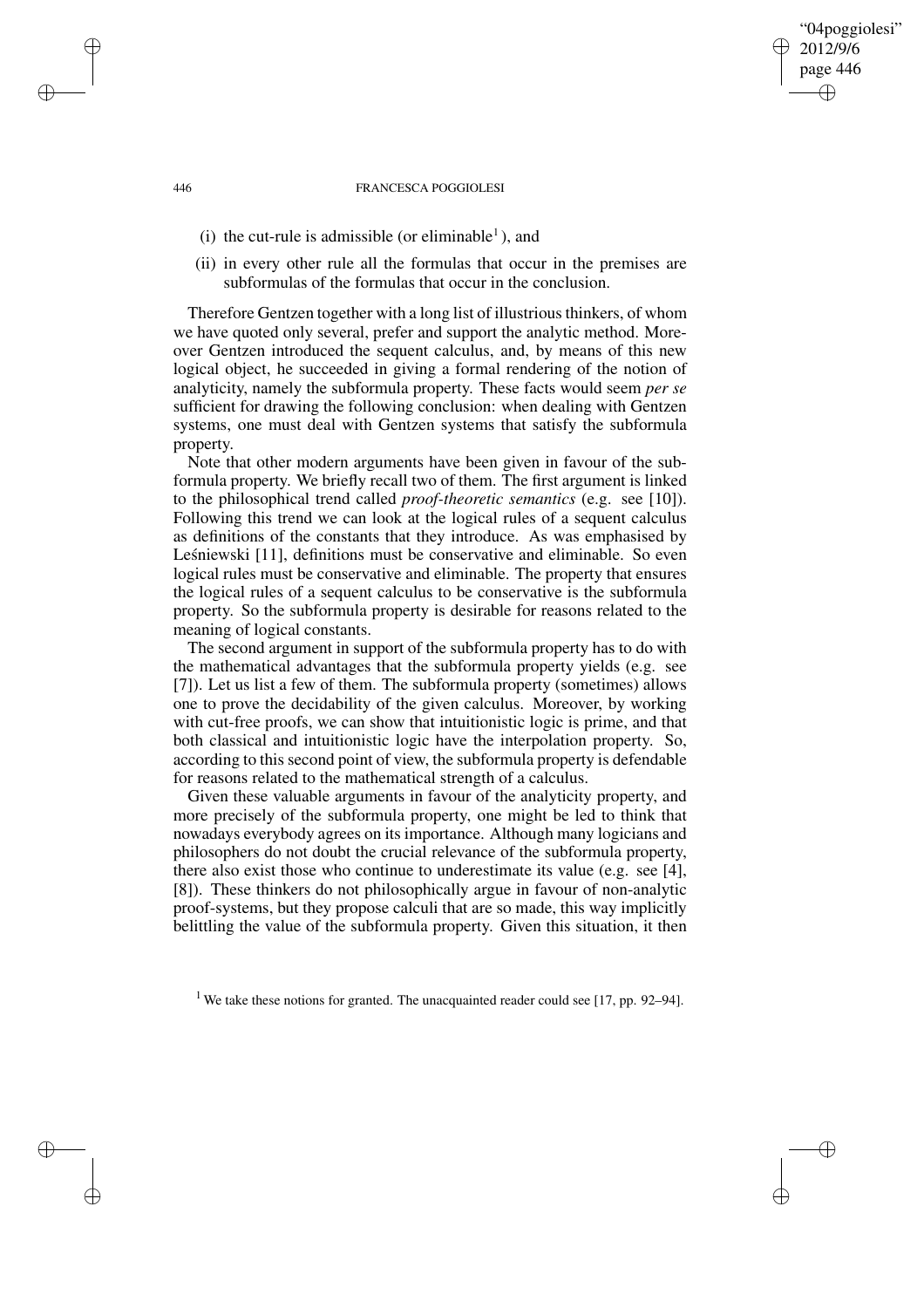seems useful to give a further argument in support of the analyticity property,<sup>2</sup> if one believes in its importance. We propose the following one:

the proof of the analyticity of a sequent calculus allows one to fully understand the features of the logic that the sequent calculus has been developed for.

The argument is simple but also contains interesting suggestions. On the one hand, it is an argument completely based on the conceptual understanding of a given logic, so it seems to get to the heart of the matter. Moreover, unlike the other arguments, it is completely autonomous: it does not contain any reference to a philosophical trend, such as that concerning the meaning of logical constants, nor it depends on the mathematical utility of a theory.

The rest of the paper will be dedicated to the exemplification of this argument. Indeed, since we are faced to a pragmatic argument, there would be no watertight reasoning that could establish its validity. Hence we will attempt to persuade the reader by means of an example. In order to give such an example, we will use the logic of proofs, which is a logic recently introduced by Artemov [1]. We will show that the proof that this logic enjoys an analytic Gentzen system uncovers crucial and hidden features of the logic itself. We strongly emphasise that we choose the logic of proofs to exemplify our argument because, as we hope the reader will realise, this case is enlightening for what we aim to explain. However, many other logics could have been used for illustrating our argument in support of the analyticity property. Otherwise stated, the logic of proofs is not an *ad hoc* example, but it it just the most clarifying one.

### 3. *The Logic of Proofs*

 $\rightarrow$ 

 $\rightarrow$ 

✐

✐

We dedicate this section to a brief introduction to the logic of proofs. We first explain the philosophical background of the logic of proofs, and then we pass to the formal details.

# 3.1. *Logic of Proofs Informally*

The history of the logic of proofs goes back to Brouwer and to his idea that (intuitionistic) truth means provability. In 1931–34 Heyting and Kolmogorov made Boruwer's definition of intuitionistic truth explicit, though

 $2$  From now on, we are going to use "analyticity property" and "subformula property" as synonymous.

"04poggiolesi" 2012/9/6 page 447

✐

✐

✐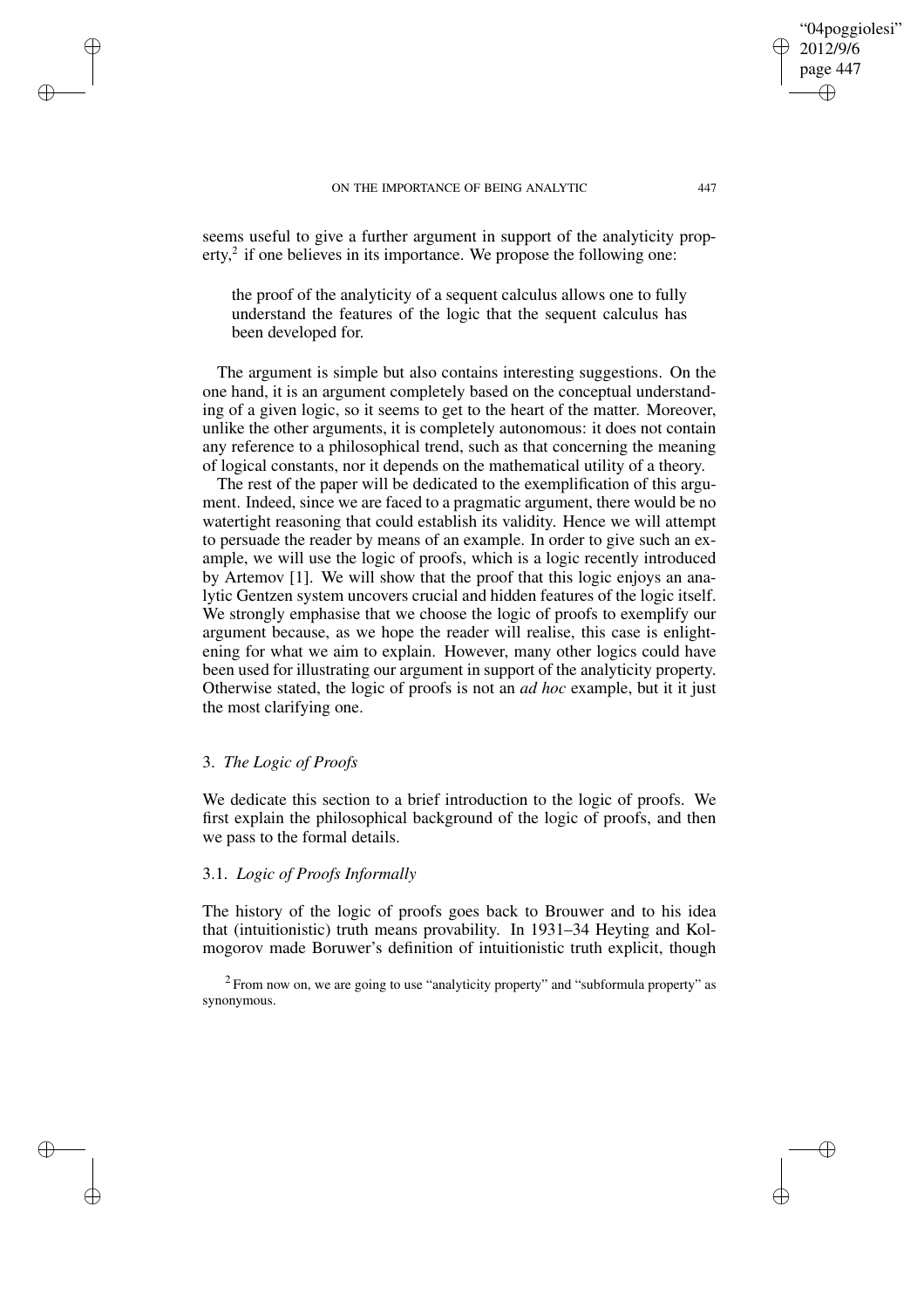# 448 FRANCESCA POGGIOLESI

"04poggiolesi" 2012/9/6 page 448

✐

✐

✐

✐

informal, by introducing the BHK-semantics(Brouwer-Heyting-Kolmogorov semantics). BHK-semantics is widely recognised as the intended semantics for intuitionistic logic and it stipulates that

- a proof of  $A \wedge B$  consists of a proof of A and a proof of B,
- a proof of  $A \vee B$  is given by presenting either a proof of A or a proof of B,
- a proof of  $A \rightarrow B$  is a construction which, given a proof of A, returns a proof of B,
- absurdity  $\perp$  is a proposition which has no proof, a proof of  $\neg A$  is a construction which, given a proof of A, would return a proof of  $\bot$ .

Gödel and Kolmogorov attempted to interpret the informal notion of BHKproof on the basis of the usual mathematical notion of proof, i.e. on the basis of the notion of derivability in a formal system S. Their aim was partially achieved by translating each intuitionistic formula A into the formula  $md(A)$ of classical modal language, where  $md(A)$  stands for: box each subformula of A. This way Gödel proved that

 $IPC \vdash A$ *if,* and only *if,*  $S4 \vdash md(A)$ 

Despite this important result, a central question remained: what is the intended meaning of  $\Box$ ? Informally, the interpretation  $\Box A \approx A$  is provable seems to be adequate. However, problems arise when  $\Box A$  is treated as formal provability, i.e.  $\Box A \approx Prov_{PA}(\overline{A})$ , where  $Prov_{PA}$  is the formal provability predicate of Peano Arithmetic and  $\overline{A}$  stands for the numeral of the Gödel's number of the formula A. Indeed, by the axiom  $\Box A \rightarrow A$  and the rule of necessitation, the formula  $\square(\square \bot \rightarrow \bot)$  is an S4-theorem. This theorem then translates into

$$
Prov_{\mathsf{PA}}(Prov_{\mathsf{PA}}(\bot) \to \bot) \quad i.e. \quad \mathsf{PA} \vdash Con(\mathsf{PA})
$$

Such a conclusion clearly contradicts the famous second Gödel's incompleteness theorem and is therefore unacceptable.

We are thus left to deal with two main questions about provability: (i) Is there a modal logic for the formal predicate  $Prov_{\text{PA}}$ ? (ii) Is there an adequate provability interpretation of the modal logic S4?

The first question has been positively answered by the so called Gödel-Löb logic GL that was introduced at the end of the '70 and that has been proved to capture the formal provability predicate. The *logic of proofs* is, on the other hand, an important step in the direction of a better understanding and a solution to the second question.

 $\rightarrow$ 

 $\rightarrow$ 

✐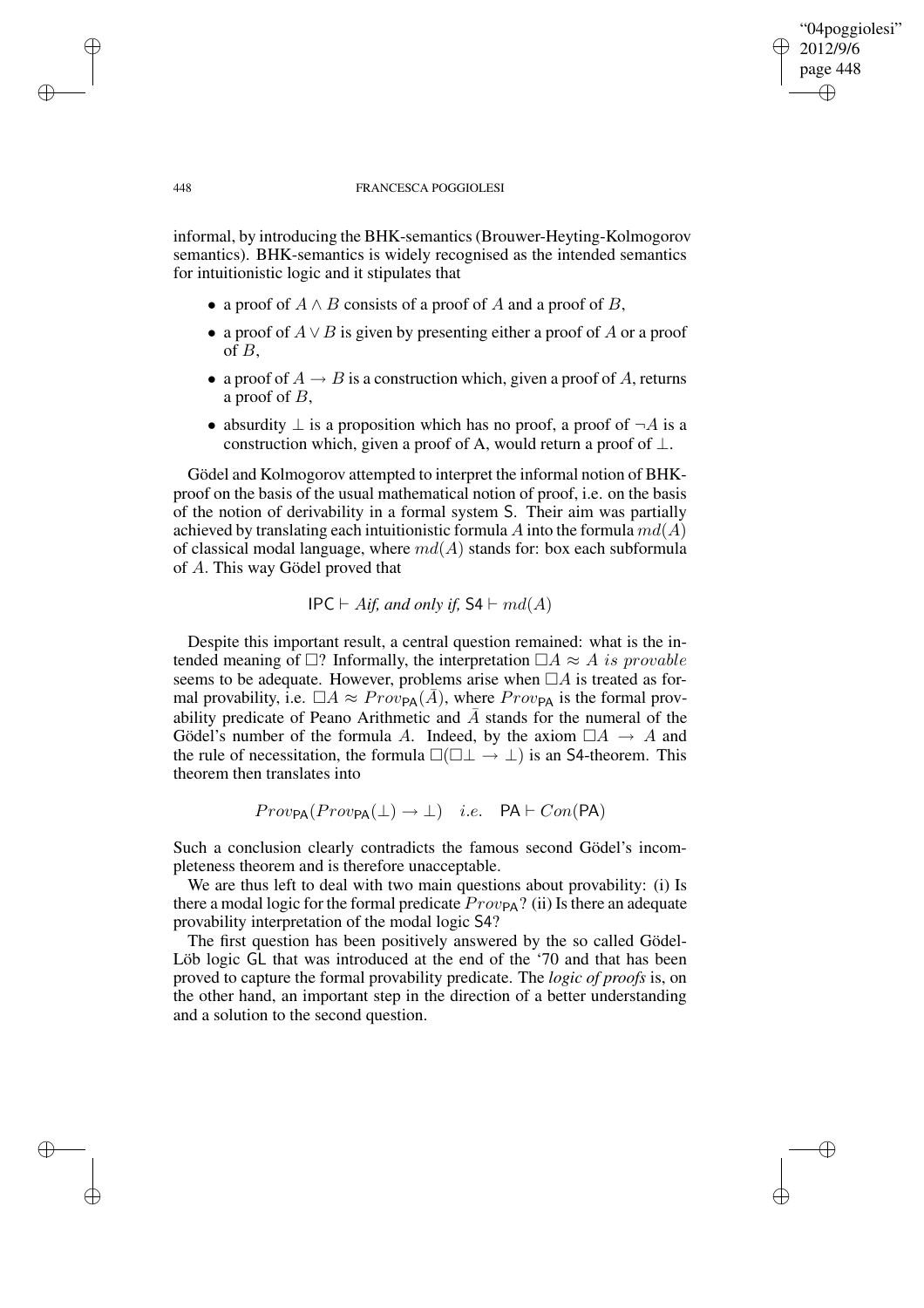### 3.2. *Logic of Proofs Formally*

 $\rightarrow$ 

 $\rightarrow$ 

✐

✐

Having informally introduced the logic of proofs, we now present it formally.

*Definition* 3.1: The language  $\mathcal{L}_{lp}$  contains: (i) the usual language of propositional boolean logic, (ii) proof variables  $x_0, x_1, x_2, \dots$ , (iii) proof constants  $c_0, c_1, c_2, \ldots$ , (iv) the functional symbols +, !, and  $\cdot$ , and (v) the operator symbol of the type "term : formula."

We will use  $a, b, c, \dots$  for proof constants, and  $u, v, w, \dots$  for proof variables.

*Definition 3.2*: Terms are defined by the rule

 $t := x_i | c_i | !t | t + s | t \cdot s$ 

We call these terms *proof polynomials* and denote them by  $p, q, r, s, t, ...$ 

*Definition 3.3*: Formulas are defined by the rule

$$
A := p_0 \mid \perp \mid A \wedge B \mid A \vee B \mid A \rightarrow B \mid t : A
$$

Informally,  $t : A \approx t$  is a proof of A.

The Hilbert system LP is composed of:

 $A_0$  Axioms of classical logic formulated in the language  $\mathcal{L}_{lp}$ 

$$
A_1 \t t : (A \to B) \to (s : A \to (t \cdot s) : B)
$$
  
\n
$$
A_2 \t t : A \to A
$$
  
\n
$$
A_3 \t t : A \to \text{!} t : t : A
$$
  
\n
$$
A_4 \t t_i : A \to (t_0 + t_1) : A \text{, where } i = 0, 1
$$

- $R_1$  Modus Ponens
- $R_2$  If A is one of the axioms  $A_0$ – $A_4$ , and c is a proof constant, then  $\vdash c : A$

Many important results are provable in LP, amongst which we underline the following one:

if LP 
$$
\vdash
$$
 *A*, then S4  $\vdash$  (*A*)<sup>°</sup>  
if S4  $\vdash$  *A*, then LP  $\vdash$  (*A*)<sup>°</sup> for some  $\rho$ 

"04poggiolesi" 2012/9/6 page 449

✐

✐

✐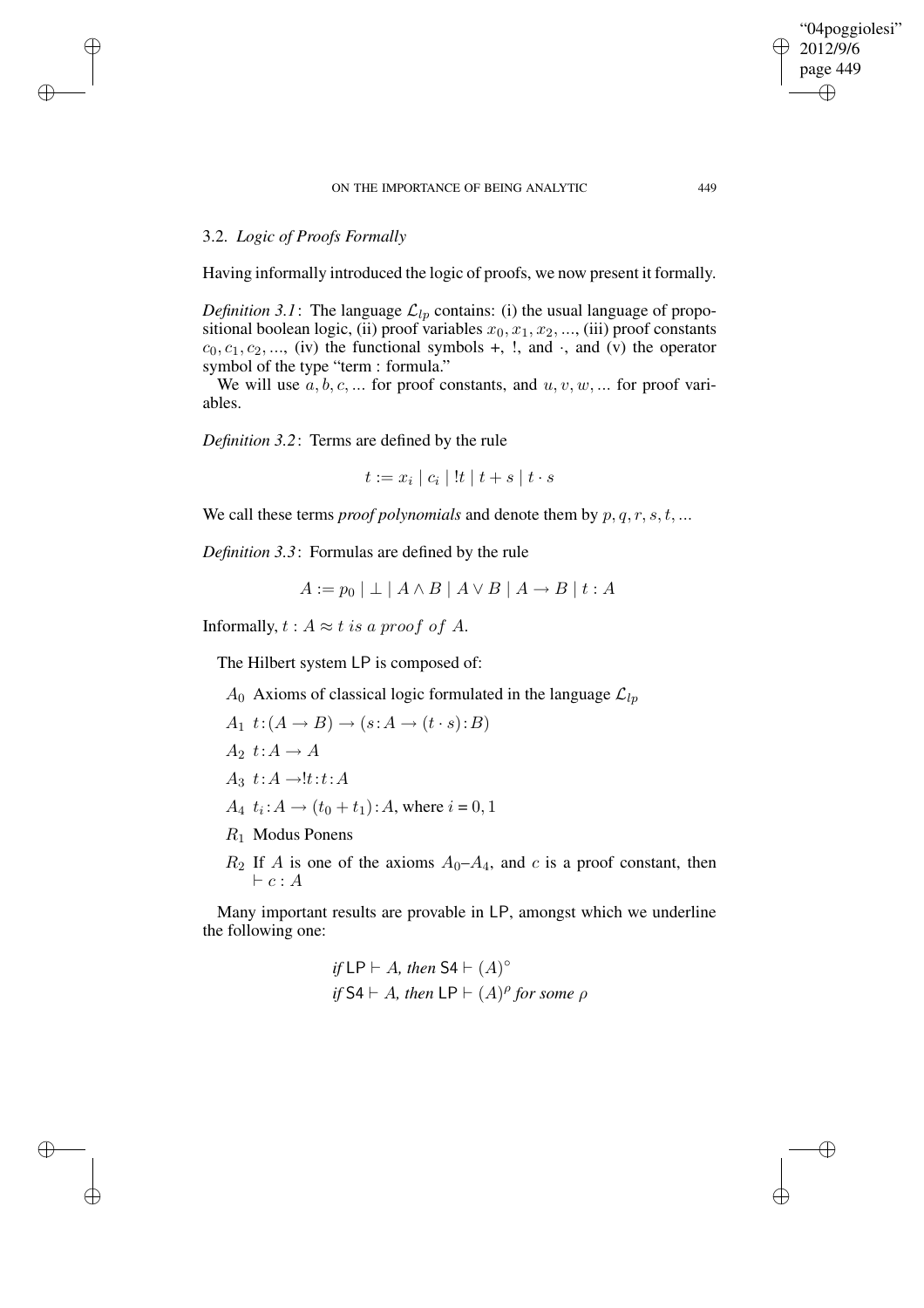"04poggiolesi" 2012/9/6 page 450 ✐ ✐

✐

✐

#### 450 FRANCESCA POGGIOLESI

where  $(A)^\circ$  is the formula obtained from A by replacing all subformulas of the form  $t : B$  by  $\Box B$ ; on the other hand,  $(A)^\rho$  is obtained by assigning proof polynomials to all subformulas  $\Box B$  of A (the assignment of proof polynomials must satisfy a few technical conditions).

This result demonstrates that the logic of proofs represent the provability interpretation of the modal logic S4. Artemov [1] has shown that Lp is sound and complete with respect to Peano Arithemtic, while Fitting [5] has proved that Lp is sound and complete with respect to a Kripke semantics enriched with an evidence function.

Amongst the several interesting developments of the logic of proofs, there exists an intuitionistic version of LP, ILP, which has been introduced in [2]. The Hilbert system ILP is composed by the same axioms of LP except for the base which is intuitionistic, i.e. at the item  $A_0$  we do not have the axioms of classical logic formulated in the language  $\mathcal{L}_{lp}$ , but those of intuitionistic logic. The results that are provable about LP are also provable for ILP. So for example we can prove a theorem that states the equivalence between ILP and the modal system S4 with an intuitionistic base.

### 4. *Proof Analysis of the Logic of Proofs*

We have thus introduced the two Hilbert systems LP and ILP. These two systems have a deep philosophical meaning and they enjoy several interesting formal features. But what about their Gentzen calculi? Following [1] and [2], we can formulate two similar sequent calculi for the two systems LP and ILP, respectively. (The only difference between these two sequent calculi is the usual difference between a sequent calculus for classical logic and a sequent calculus for intuitionistic logic: in the second case the consequent of the sequent contains at most one formula.) Though simple and cut-free, these two sequent calculi fail to satisfy the subformula property. Indeed in both calculi we can find this rule: $3$ 

$$
\frac{M \Rightarrow s: (A \rightarrow B), [N] \quad P \Rightarrow t: A, [Q]}{M, P \Rightarrow (s \cdot t): B, [N], [Q]}
$$

that clearly violates this requirement.

Given this situation, and also the conviction of the necessity for a logic to have an analytic sequent calculus, it seems worth to attempt to ameliorate the proof theory for the logic of proofs. There are basically two choices:

 $\rightarrow$ 

 $\rightarrow$ 

✐

 $3$  We put the contexts N, Q in square brackets since they should be taken into account in the classical case, while they should be ignored in the intuitionistic case.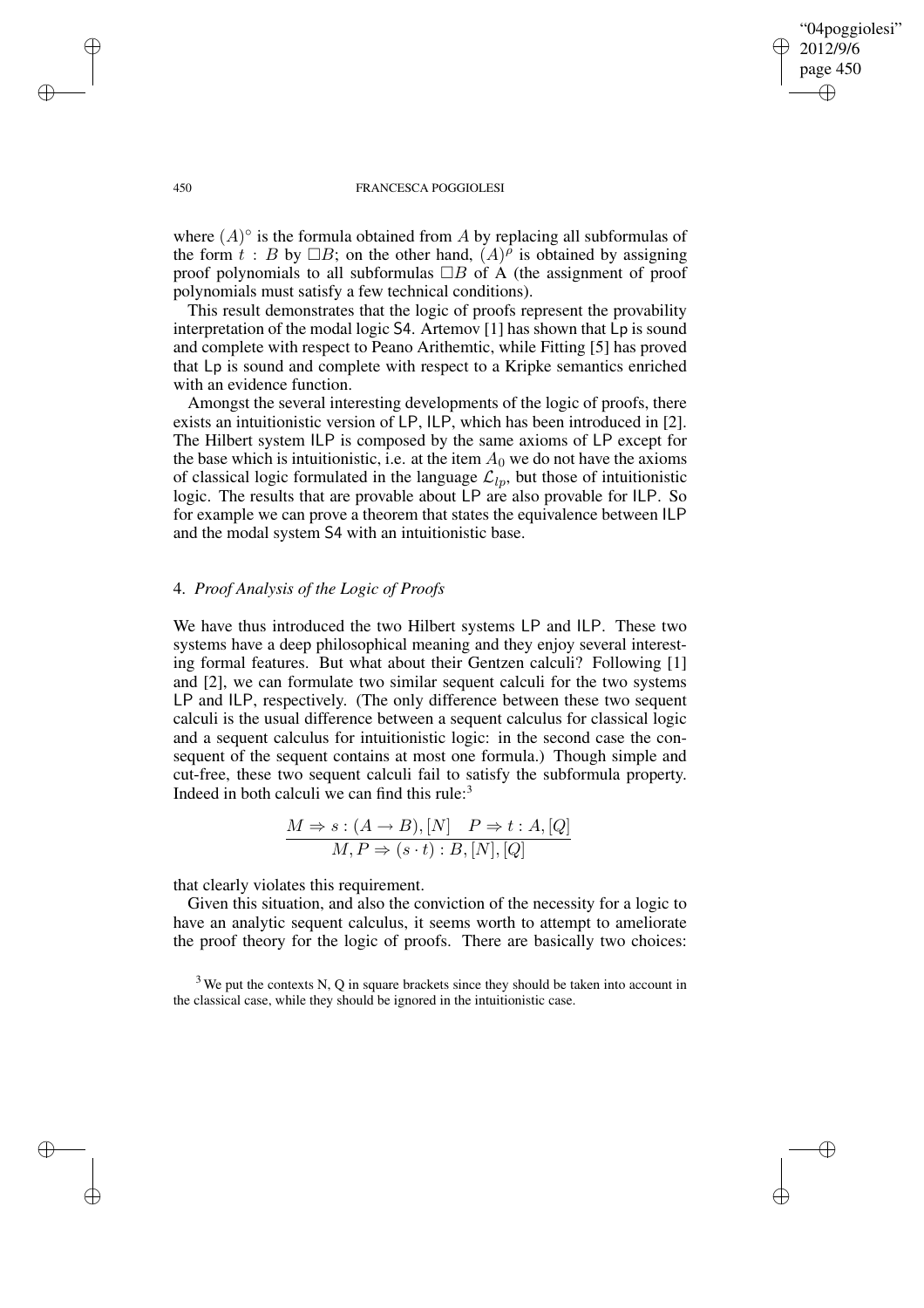$\rightarrow$ 

 $\rightarrow$ 

✐

✐

either we can try to improve Artemov's calculus, or we can restart from scratch. Let us opt for the second possibility . More precisely, let us restrict our attention on the intuitionistic logic of proofs and let us try to find a new analytic sequent calculus for the the system ILP. (It will be easy to verify that technique used for ILP can also be applied to the classical case LP.) The departing point is the following reflection.

The main feature of the logic of proofs consists in the use of proof polynomials. Where in modal logic we have formulas of the form  $\Box A$ , in the logic of proofs we have formulas of the form  $t:A$ . Therefore, if we want to find a sequent calculus for the logic of proofs, the first step is to find logical rules that introduce formulas of the form  $t:A$  on the left and on the right side of the sequent. In order to understand how to formulate these logical rules, we look at the semantic interpretation of formulas of the form  $t:A$ , and reflect this interpretation in the Gentzen framework. (We adopt this strategy because it often happens to be an useful one.) Following Mkrtychev [12], the semantic interpretation of formulas of the form  $t:A$  is the following

 $t:A$  is true if, and only if, A is true and t is a proof of A

Let us attempt to express this equivalence in the sequent calculus. While it is of course easy to express in the Gentzen framework the fact that the formulas A and  $t:A$  are true, the fact that "t is a proof of  $A$ " is more difficult to be conveyed. Our solution to this issue is to introduce the notion of *typed natural deduction sequent*, for short *TND-sequent.*

*Definition 4.1*: A *TND-sequent* is an object of the form

 $s_1 : B_1, ..., s_n : B_n \vdash t : A$ 

where the formulas  $s_1 : B_1, ..., s_n : B_n$  form a multiset.

TND-sequents can be seen as natural deduction derivations, written in sequent style and where the only formulas that can occur are of the form  $t:A$ . As it will become clear below, the idea is to put side by side a standard sequent and a multiset of TND-sequents. This way we can intuitively interpret TND-sequents in the following way: the formula which lies on the right side of the  $\vdash$  expresses the fact that t is a proof of A, while the formulas that lie on the left side of the  $\vdash$  are meant to represent the assumptions by means of which we can construct the proof  $t$  of  $A$ . This will become clear once we introduce the proof rules of the calculus Gilp.

"04poggiolesi" 2012/9/6 page 451

✐

✐

✐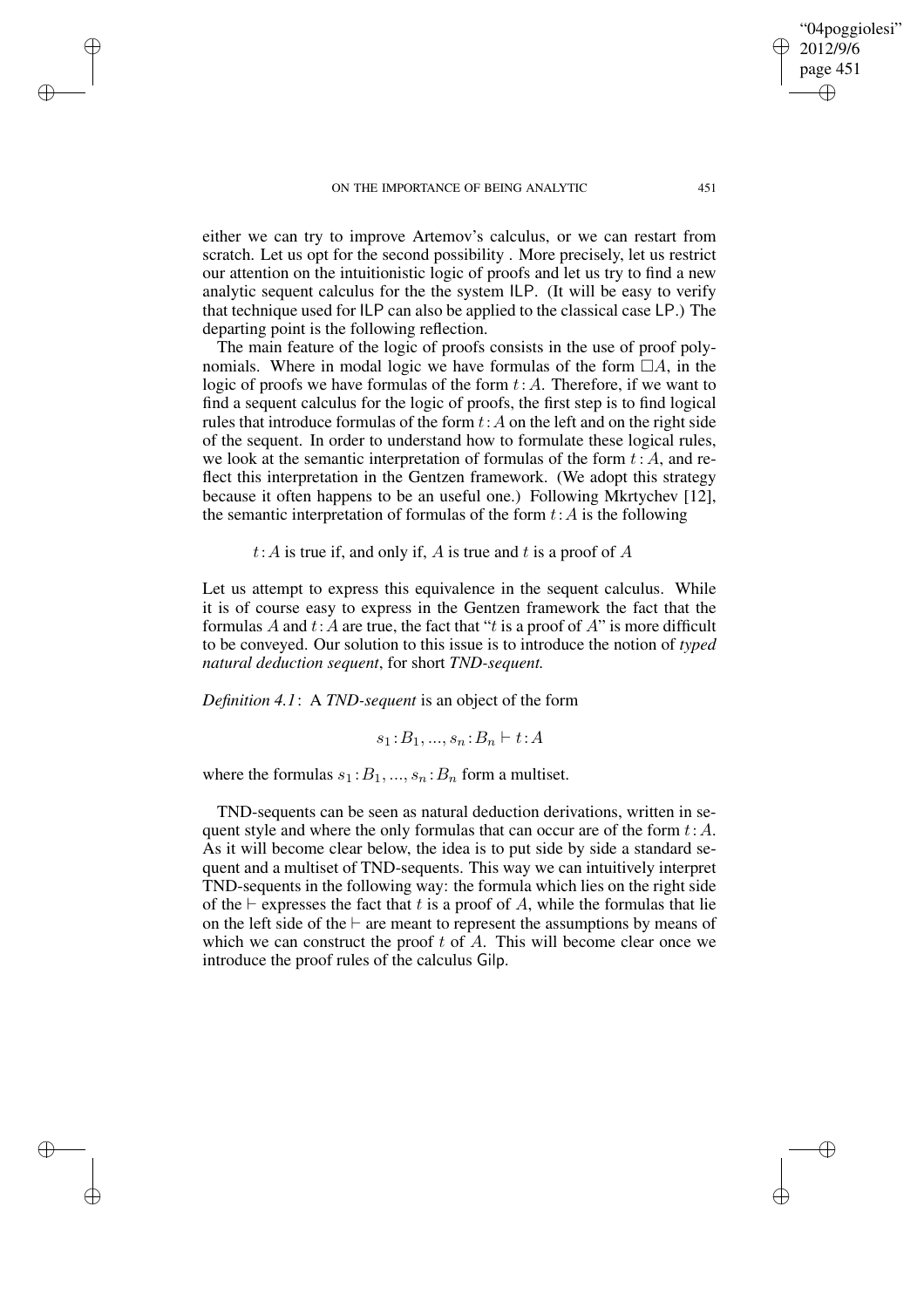✐

✐

#### 452 FRANCESCA POGGIOLESI

### 4.1. *Syntactic Notation*

- $M, N, \ldots$  stand for multisets of formulas,
- M, N, ... stand for multisets of formulas of the form  $t:A$ ,
- $\mathfrak{M}, \mathfrak{N}, \dots$  stand for multisets of formulas that are not of the form  $t:A$ ,
- $T_1, T_2, \ldots$  stand for TND-sequents,
- $-\Sigma$ ,  $\Theta$ , ... stand for sequents, which is to say objects of the form  $M \Rightarrow N$ ,
- $G, H, \ldots$  stand for multisets of TND-sequents.

*Definition 4.2*: The notion of *proof sequent* is defined in the following way:

- if  $\Sigma$  is a sequent, then  $\Sigma$  is a proof sequent,
- if  $\Sigma$  is a sequent and  $G \equiv T_1 \mid ... \mid T_n$  is a multiset of TND-sequents, then  $G \mid \Sigma$  is a proof sequent.

Note that we use two separate notations, namely  $\vdash$  and  $\Rightarrow$ , to emphasise the distinction between TND-sequents and classical sequents, respectively. Such a distinction is purely notational and does not involve any technical issue.

*Definition* 4.3: The intended interpretation  $\tau$  of a proof sequent is:

$$
-(M \Rightarrow C)^{\tau} := (\bigwedge M \to C),
$$
  
- (M<sub>1</sub> + t<sub>1</sub> : A<sub>1</sub> | ... | M<sub>n</sub> + t<sub>n</sub> : A<sub>n</sub> | M  $\Rightarrow$  C)<sup>\tau</sup> := ( $\bigwedge M_1 \to t_1$  :  
A<sub>1</sub>)  $\wedge ...$  ( $\bigwedge M_n \to t_n$  : A<sub>n</sub>)  $\wedge$  ( $\bigwedge M \to C$ )

Using the notion of proof sequent we can build up the sequent calculus Gilp that has been firstly introduced in [14]. Gilp is shown in Figure 1. Let us dwell for a moment on the rules of Gilp. The axioms are composed by the standard axioms of intuitionistic logic, plus  $n$  TND sequents all in axiomatic form. The propositional rules are the usual ones operating on proof sequents. Then we have the proof rules PA and PK. The rules PA and PK reflect the semantic interpretation of formulas of the form  $t : A$  if read top-down. Indeed the rule  $PA$  tells us that if A is false then  $t:A$  is false. The rule  $PK$ , on the contrary, tells us that if A is true and t is a proof of A, then  $t:A$  is true. In the rule  $PK$  the role of TND sequents becomes clear. Roughly explained, the role of the TND sequents is to introduce a kind of meta-proof-level in the sequent calculus. They are derivations plugged into derivations.

 $\rightarrow$ 

 $\rightarrow$ 

✐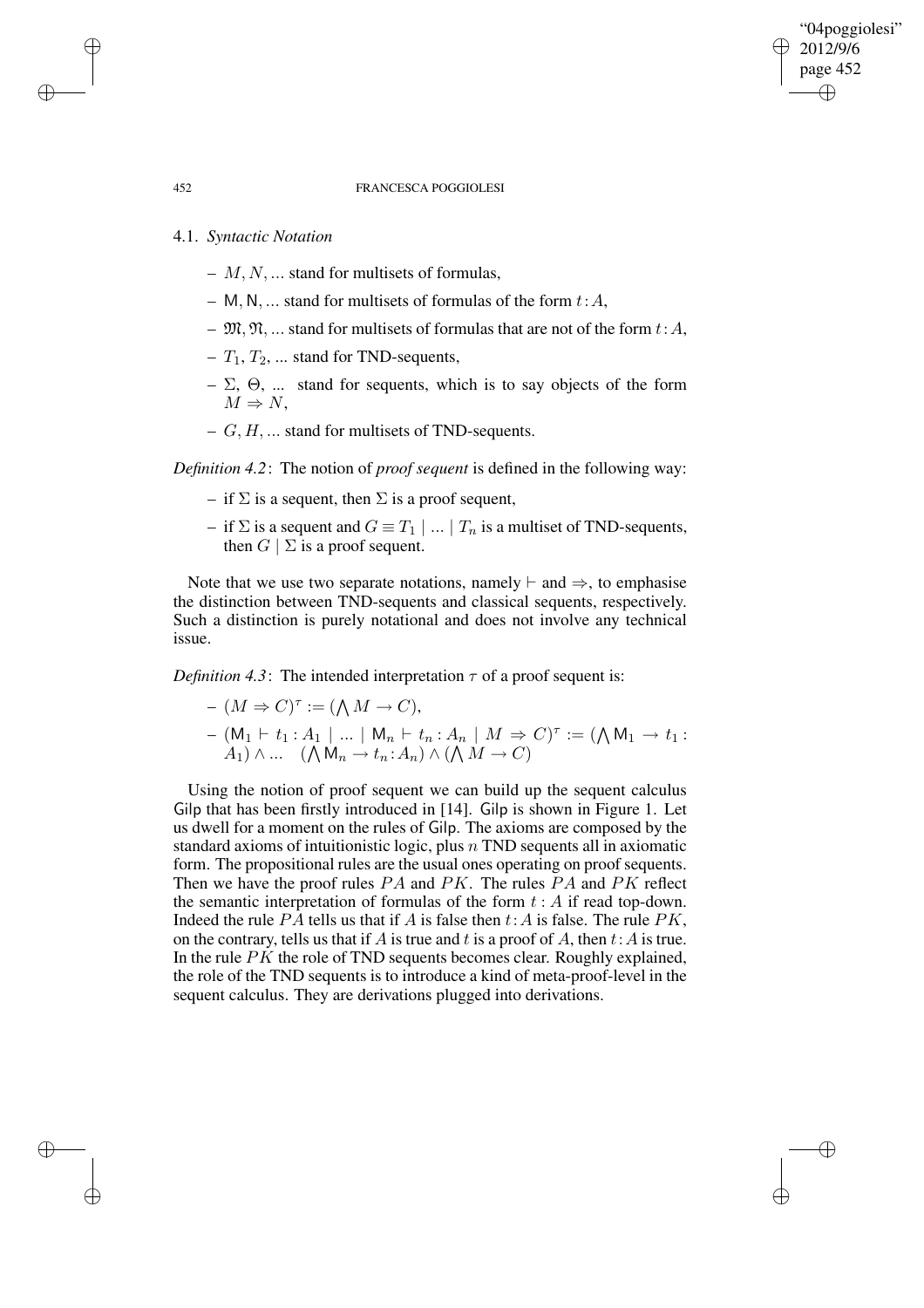"04poggiolesi" 2012/9/6 page 453 ✐ ✐

✐

✐

# Figure 1. The calculus Gilp

*Axioms*

 $\rightarrow$ 

 $\rightarrow$ 

✐

✐

$$
t_1: A_1 \vdash t_1: A_1 \mid \dots \mid t_n: A_n \vdash t_n: A_n \mid p, M \Rightarrow p
$$

$$
t_1: A_1 \vdash t_1: A_1 \mid \dots \mid t_n: A_n \vdash t_n: A_n \mid M, \bot \Rightarrow C
$$

*Propositional and Proof Rules*

| $G \mid A, B, M \Rightarrow C$<br>$G \mid A \wedge B, M \Rightarrow C \wedge A$                                                                | $G \mid M \Rightarrow A \mid G \mid M \Rightarrow B$<br>$\overline{\wedge K}$<br>$G \mid M \Rightarrow A \wedge B$ |
|------------------------------------------------------------------------------------------------------------------------------------------------|--------------------------------------------------------------------------------------------------------------------|
| $G \mid A, M \Rightarrow C \mid G \mid B, M \Rightarrow C$                                                                                     | $G \mid M \Rightarrow A_i$                                                                                         |
| $G \mid A \vee B, M \Rightarrow C$ $\vee A$                                                                                                    | $G \mid M \Rightarrow A_0 \vee A_1$ <sup><math>\vee K</math></sup>                                                 |
| $G \mid M \Rightarrow A \mid G \mid B, M \Rightarrow C$<br>$\overline{\phantom{a}} \rightarrow A$<br>$G \mid A \rightarrow B, M \Rightarrow C$ | $G \mid A, M \Rightarrow B$<br>$G \overline{M \Rightarrow A \rightarrow B} \rightarrow K$                          |
| $G \mid t:A, A,M \Rightarrow C$                                                                                                                | $G \mid N, P \vdash t : A \mid N, Q, \mathfrak{M} \Rightarrow A$                                                   |
| $G \mid t:A, M \Rightarrow C$ <sup>PA</sup>                                                                                                    | $G \mid N, P, Q, \mathfrak{M} \Rightarrow t : A \longrightarrow P K$                                               |

*Polynomial Rules*

$$
\frac{G \mid \mathsf{M} \vdash t_i : A \mid \Sigma}{G \mid \mathsf{M} \vdash t_0 + t_1 : A \mid \Sigma} + \frac{G \mid \mathsf{M} \vdash t : A \mid \Sigma}{G \mid \mathsf{M} \vdash !t : t : A \mid \Sigma}
$$
\n
$$
\frac{G \mid \mathsf{M} \vdash t : A \mid \Sigma}{G \mid \mathsf{M}, \mathsf{P}, \mathsf{Q} \vdash (t \cdot t') : F \mid \Sigma} \circ \frac{G \mid \Sigma}{G \mid \vdash c : A \mid \Sigma}^{c_i A}
$$

As for the polynomial rules, we should observe that they only operate on TND sequents. Basically, these rules tell us how we can use the functional symbols  $!, \cdot$  and  $+$ . The rule  $ci$ , on the other hand, tells us when we can introduce the proof (constant) c of one of the axioms  $A_0 - A_4$  of ILP. Note that the fact that c is a proof of one of the axioms  $A_0 - A_4$  does not depend on any assumption, since the left side of the  $\vdash$  is empty.

The calculus Gilp is a rather satisfying sequent calculus. Indeed, as has been proved in [14], Gilp is sound and complete with respect to the system

<sup>4</sup> A is one of the axioms  $A_0$ – $A_4$  while c is a constant.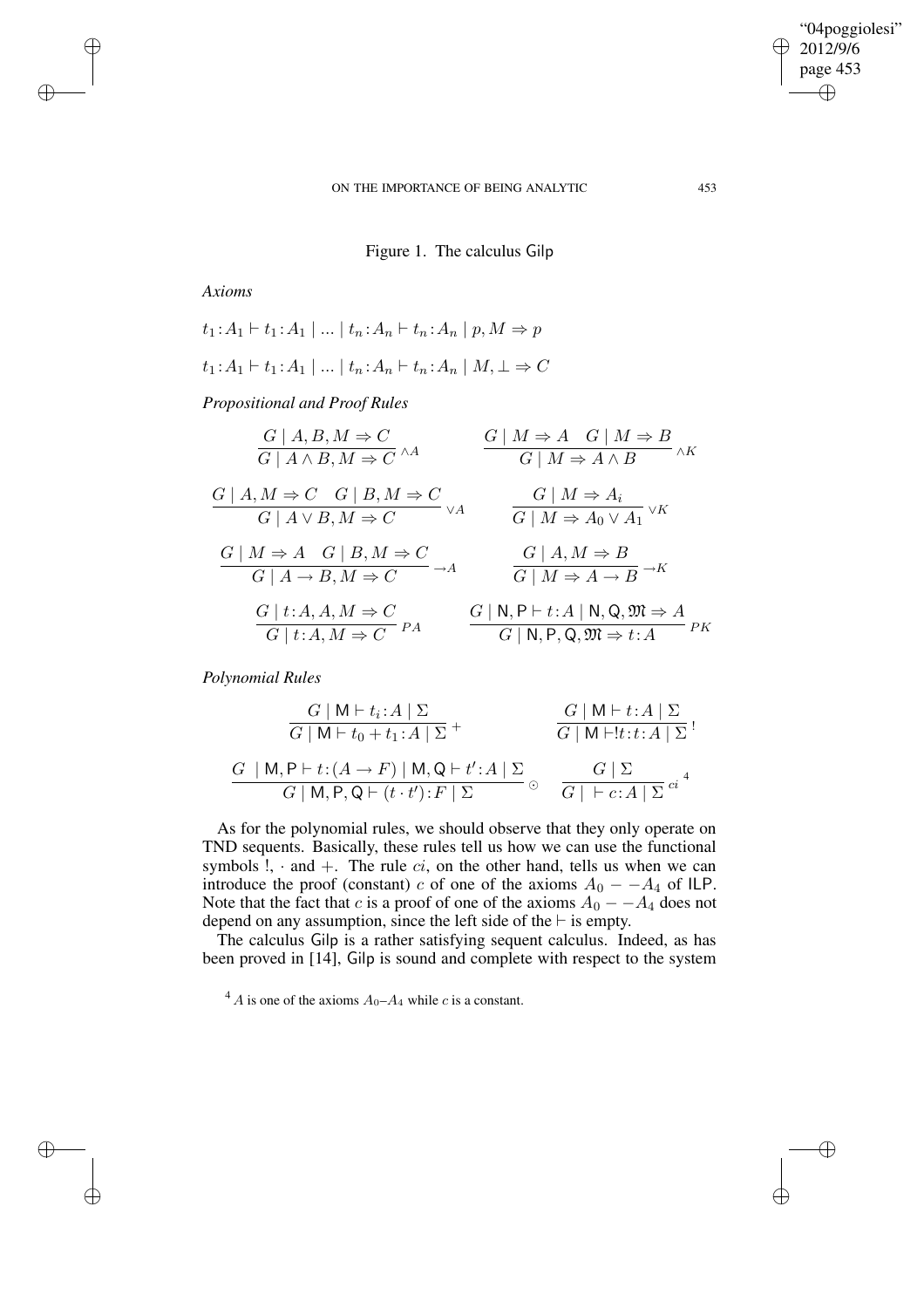"04poggiolesi" 2012/9/6 page 454 ✐ ✐

✐

✐

#### 454 FRANCESCA POGGIOLESI

ILP, its structural rules are height-preserving admissible, the cut-rule is eliminable and its left logical rules are height-preserving invertible. Nevertheless Gilp presents a major shortcoming, namely it does not satisfy the subformula property. This is because of the polynomial rule:

$$
\frac{G \mid \mathsf{M}, \mathsf{P} \vdash t : (A \rightarrow F) \mid \mathsf{M}, \mathsf{Q} \vdash t' : A \mid \Sigma}{G \mid \mathsf{M}, \mathsf{P}, \mathsf{Q} \vdash (t \cdot t') : F \mid \Sigma} \circ
$$

Thus we are faced to a rather awkward situation. There exist two sequent calculi, built with very different means, i.e. in one case with the standard sequent calculus, while in the second case with a much reacher structure, namely proof sequents, they both are cut-free, but none of them satisfies the subformula property. In both cases the subformula property is violated because of a rule that introduces the symbol ·. In front of this weird situation there are, as far as we can see, two available options: either we surrender because we think that this strange state of affairs is simply due to the fact that the logic of proofs does not have analytic proofs, or we try to broach the problem from a different point of view. We follow this second option, analysing the situation in a deeper way.

### 5. *The Coveted Analyticity*

Let us start our detailed analysis of the logic of proofs by considering the following theorem of ILP:

$$
t:A \wedge s:B \to (c \cdot t \cdot s):(A \wedge B)
$$

Informally speaking this theorem says that, if we have a proof  $t$  for the formula  $A$ , and a proof  $s$  for the formula  $B$ , then we can construct the proof  $(c \cdot t \cdot s)$  for the formula  $A \wedge B$ . The proof  $(c \cdot t \cdot s)$  is constructed by means of the rule *ci*, which introduces the formula  $c:(A \rightarrow (B \rightarrow A \land B))$ , and two applications of the rule  $\odot$ .

Considering the form of the rule  $\odot$ , we can understand the symbol  $\cdot$  to be a sort of cut at the polynomial level. Thus the proof  $(c \cdot t \cdot s)$  can be thought of as containing two cuts. Suppose that we want to eliminate these two cuts. The question naturally arises: if we eliminate these two cuts, what do we substitute them with? In other words, what kind of alternative proof can we formulate for the formula  $A \wedge B$ ? As far as we can see, there is only one answer: our language is too poor to formulate any proof polynomial labelling the formula  $A \wedge B$ , that does not contain the symbol  $\cdot$ . Indeed, the only symbols that we have are  $!$  and  $+$ , which are evidently inadequate for this purpose. So we are faced with the following problem: the logic

 $\rightarrow$ 

 $\rightarrow$ 

✐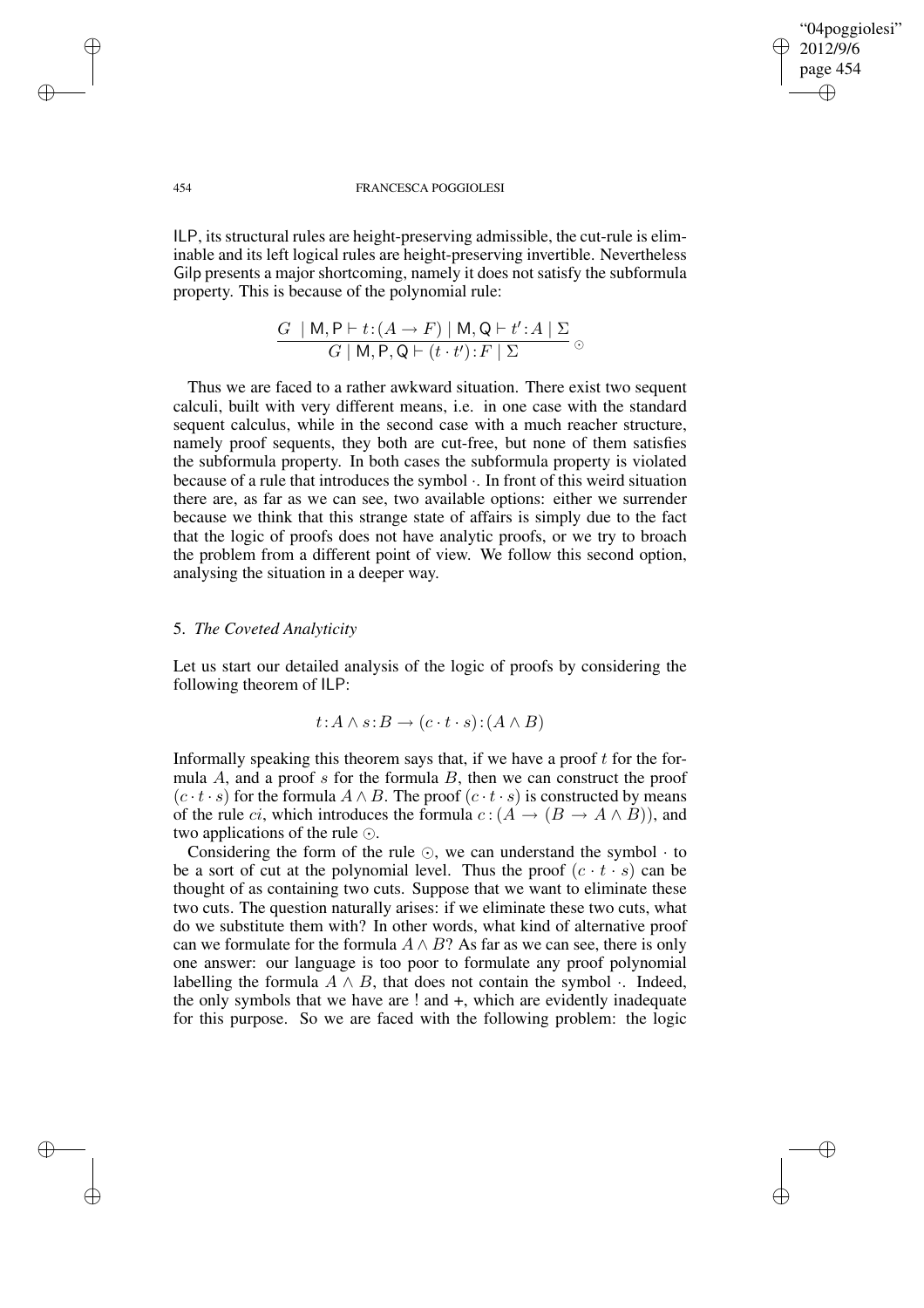✐

✐

✐

"04poggiolesi"

of proofs does not have the means to eliminate the cuts at the polynomial level. In order to modify this situation and reach the desired analyticity, the only possible strategy is to change the language of the logic of proofs. More precisely, we want to enhance the language of the logic of proofs by means of the the functional symbols of the  $\lambda$ -calculus for the logic of proofs (see [2]).

In order to explain why we want to use the functional symbols of the  $\lambda$ calculus (for the logic of proofs), let us focus on the constants of the logic of proofs. We can think of each constant introduced by the rule  $ci$  as being labelled by one and only one axiom (see for further details [1, p. 9]). The constant c of the example above is labelled by the axiom  $A \rightarrow (B \rightarrow A \wedge B)$ . In the typed  $\lambda$ -calculus, thanks to the normalisation theorem, we know that each intuitionistic axiom types a different closed  $\lambda$ -term in normal form. Following up with our example, the axiom  $A \rightarrow (B \rightarrow A \wedge B)$  types the  $\lambda$ -term  $\lambda x.\lambda y.p(x, y)$ . Therefore we seem to have the following relations:

constants  $\rightarrow$  intuitionistic axioms  $\rightarrow$  closed  $\lambda$ -terms in normal form

Suppose that we replace constants by  $\lambda$ -terms in normal forms. Then the formula

$$
t:A \wedge s:B \to (c \cdot t \cdot s):(A \wedge B)
$$

becomes the formula

 $\rightarrow$ 

 $\rightarrow$ 

✐

✐

$$
t:A \wedge s:B \rightarrow ((\lambda x.\lambda y.\mathbf{p}(x,y)) \cdot t \cdot s):(A \wedge B)
$$

It is easy to see that the  $\lambda$ -term  $((\lambda x.\lambda y.p(x, y))·t·s)$  is no longer in normal form, on the contrary it contains two redexes. Therefore, thanks to the  $\lambda$ calculus, our intuition that the proof  $(c \cdot t \cdot s)$  can be thought of as containing two cuts, is now clearer: if rewritten in  $\lambda$ -style, i.e. as  $((\lambda x.\lambda y.p(x, y)) \cdot t \cdot s)$ , the proof contains two redexes. If in the constants' case, there was no way to eliminate cuts, as we have explained above, now, with the introduction of  $\lambda$ -terms, this can be done. Indeed the  $\lambda$ -term  $((\lambda x.\lambda y.p(x, y)) \cdot t \cdot s)$  reduces to  $p(s,t)$ :  $(A \wedge B)$  and therefore we have

$$
t:A \wedge s:B \to \mathbf{p}(s,t):(A \wedge B)
$$

Given a proof t of A and a proof s of B, we have a cut-free (or redex-free) proof  $p(s,t)$  of  $A \wedge B$ .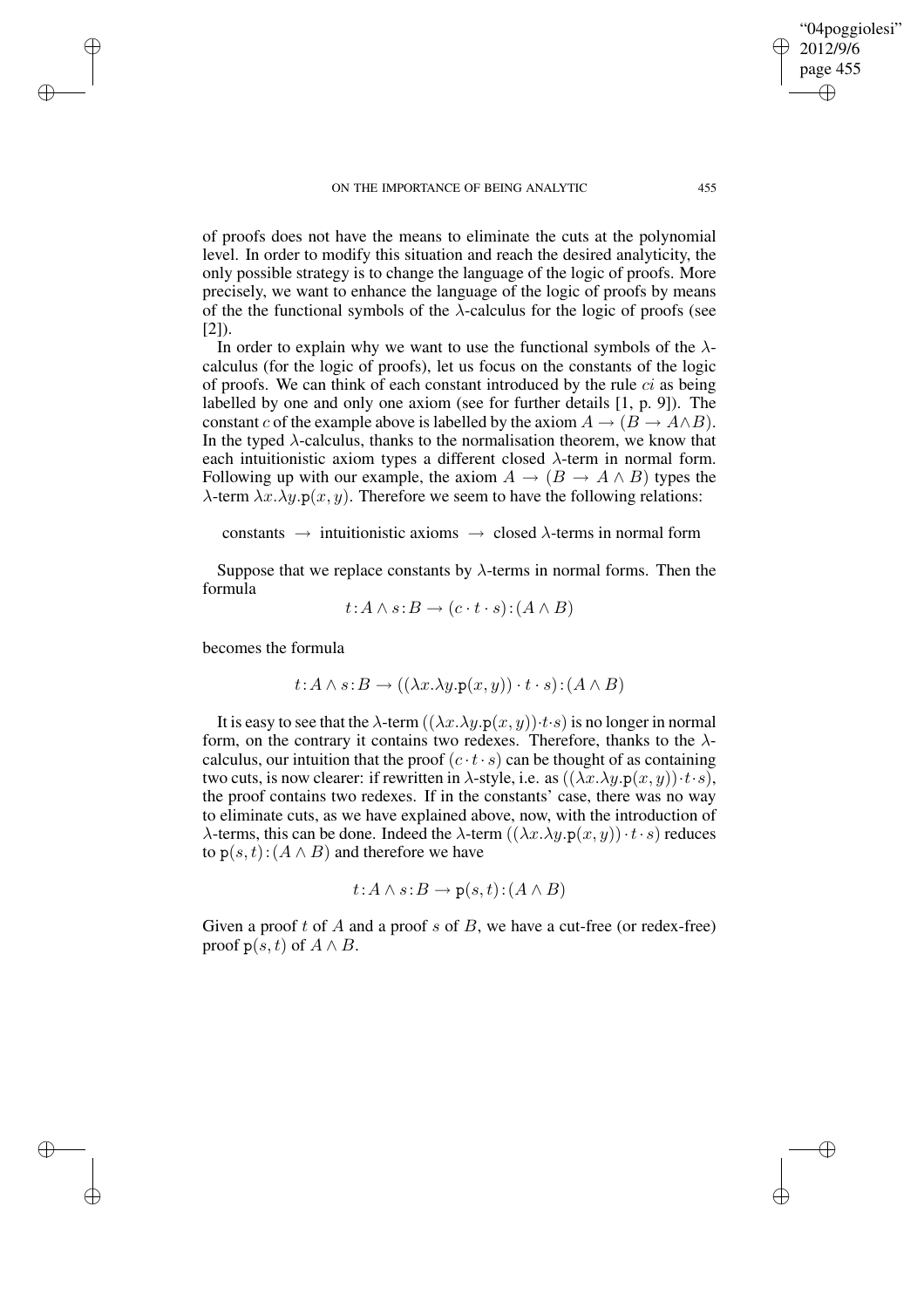"04poggiolesi" 2012/9/6 page 456 ✐ ✐

✐

✐

#### 456 FRANCESCA POGGIOLESI

In [15] these intuitions have been deeply exploited. First of all we have considered a language  $\mathcal{L}_{lp}^*$  obtained from the language  $\mathcal{L}_{lp}$  by dropping constants and adding the functional symbols of the  $\lambda$ -calculus for the logic of proofs (see [2]).

*Definition* 5.1: The language  $\mathcal{L}_{lp}^*$  contains: (i) the usual language of propositional boolean logic, (ii) proof variables  $x_0, x_1, x_2, \dots$ , (iii) the functional symbols +, !, p,  $p_i$ ,  $k_i$ ,  $\mathbb{E}_{x,y}^{\vee}$ ,  $\mathbb{E}_A^{\perp}$ ,  $\lambda u$ ,  $\cdot$ ,  $\mathbb{P}$ ,  $\mathbb{U}$ ,  $\mathbb{B}$ ,  $\mathbb{S}_i$  (iv) the operator symbol of the type "term : formula."

Let us focus on the crucial point (iii) of Definition 5.1. On the one hand, the reader may easily recognise the functional symbols of the typed  $\lambda$ -calculus: p,  $p_i$ ,  $k_i$ ,  $\mathbb{E}_{x,y}^{\vee}$ ,  $\mathbb{E}_A^{\perp}$ ,  $\lambda u$  (e.g. see [16]). On the other hand, we underline that the four functional symbols  $\mathbb{P}$ ,  $\mathbb{U}$ ,  $\mathbb{B}$ ,  $\mathbb{S}_i$  were introduced by Artemov [2] for the  $\lambda$ -calculus for the logic of proofs; they are meant to be used for constructing proofs for the axioms  $A_1 - A_4$ .

Terms, which we call as before proof polynomials, are built from the proof-variables by the functional symbols. The arities of the functional symbols is made clear in the lambda and polynomial lambda rules, see Figure 2.  $u, v, w, \dots$  will denote proof variables, while  $p, q, r, s, t, \dots$  will denote proof polynomials. Formulas are defined as in Definition 3.3.

Thanks to this enriched language  $\mathcal{L}_{lp}^*$ , we have constructed the sequent calculus Gilp<sup>∗</sup> . The sequent calculus Gilp<sup>∗</sup> is composed by the same rules of the sequent calculus Gilp except for the fact that the rule  $ci$  is replaced by a bunch of rules that we have called lambda and polynomial lambda rules, see Figure 2. Let us dwell for a moment on these new rules. Consider the lambda rules. If we concentrate on the TND sequents which these rules operate on, we can easily see that the lambda rules are nothing but the rules of the  $\lambda$ -calculus. As for the polynomial lambda rules, these are just the rules introduced in [2] for the  $\lambda$ -calculus for the logic of proofs, operating in a proof sequents context.

In order to better illustrate what has changed passing from the calculus Gilp to the calculus Gilp<sup>∗</sup> , let us return to our previous example. We have said that  $t: A \wedge s: B \rightarrow (c \cdot t \cdot s): (A \wedge B)$  is a theorem of the logic of proofs. Indeed this theorem is provable in Gilp, as the following derivation  $d$  shows:

 $\rightarrow$ 

 $\rightarrow$ 

✐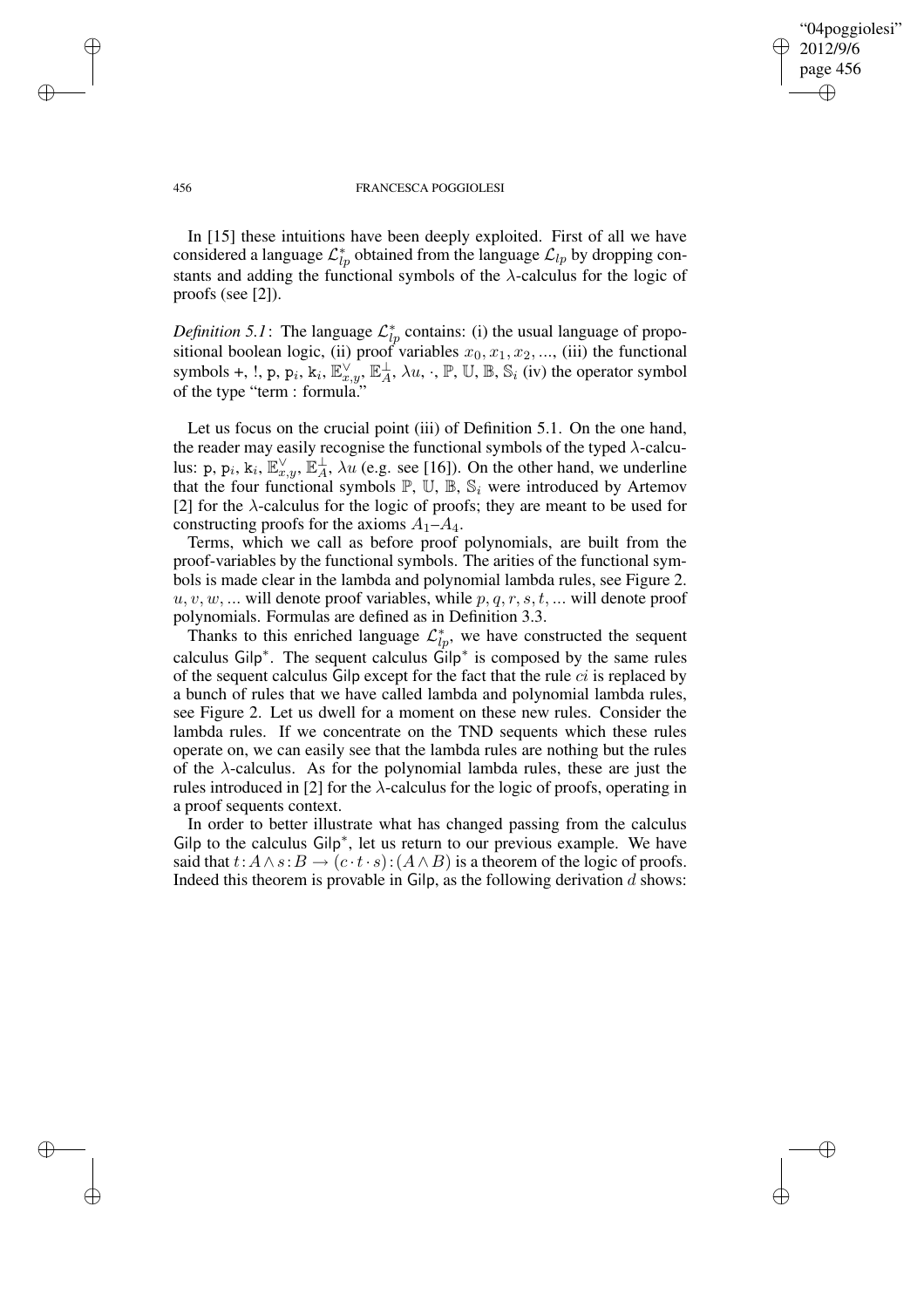# Figure 2. In the calculus Gilp<sup>∗</sup>

# *Lambda Rules*

 $\rightarrow$ 

 $\rightarrow$ 

✐

✐

| $G \mid \mathsf{M}, \mathsf{P}, \mathsf{Q} \vdash \mathsf{p}(t_0, t_1) : (A_0 \wedge A_1) \Sigma \rangle^{1}$<br>$G \mid \mathsf{M} \vdash \overline{\mathbf{k}_i(t) : (A_0 \vee A_1) \mid \Sigma} \vee I$<br>$G \mid M, x:A \vdash t(x): F \mid \Sigma$<br>$G \mid \mathsf{M} \vdash \lambda x.t(x): (A \rightarrow F) \mid \Sigma^{\lambda}$ |
|------------------------------------------------------------------------------------------------------------------------------------------------------------------------------------------------------------------------------------------------------------------------------------------------------------------------------------------------|
|                                                                                                                                                                                                                                                                                                                                                |
|                                                                                                                                                                                                                                                                                                                                                |
|                                                                                                                                                                                                                                                                                                                                                |
| $G \mid M \vdash t : \perp \mid \Sigma$<br>$\begin{array}{c c c c} G & M \vdash t : A_0 \wedge A_1 & \Sigma \\ \hline G & M \vdash p_i(t) : A_i & \Sigma \end{array} \wedge E$<br>$G \mid \mathsf{M} \vdash \mathbb{E}_{A}^{\perp}(t): A \mid \Sigma^{\perp E}$                                                                                |

$$
\frac{G\mid \mathsf{M},\mathsf{P},\mathsf{R}\vdash t\!:\!(A_{0}\vee A_{1})\mid \mathsf{M},\mathsf{Q},\mathsf{R}',x\!:\!A_{0}\vdash q\!:\!E\mid \mathsf{P},\mathsf{Q},\mathsf{R}'',y\!:\!A_{1}\vdash q'\!:\!E\mid \Sigma}{G\mid \mathsf{M},\mathsf{P},\mathsf{Q},\mathsf{R},\mathsf{R}',\mathsf{R}''\!:\!E\mathop{\mathbb{E}}_{x,y}(t,q,q')\!:\!E\mid \Sigma}\vee E}
$$

### *Polynomial Lambda Rules*

| $G \mid \mathsf{M} \vdash r : t : A \mid \Sigma$                                                                                    | $G \mid \mathsf{M} \vdash r : t : A \mid \Sigma$                                                                                                                                                                                               |
|-------------------------------------------------------------------------------------------------------------------------------------|------------------------------------------------------------------------------------------------------------------------------------------------------------------------------------------------------------------------------------------------|
| $G \mid \mathsf{M} \vdash \mathbb{U}(r): A \mid \Sigma^{tE}$                                                                        | $G \mid \mathsf{M} \vdash \mathbb{B}(r) : !t : t : A \mid \Sigma$                                                                                                                                                                              |
| $G \mid \mathsf{M} \vdash r : t_i : A \mid \Sigma$<br>$G \mid \mathsf{M} \vdash \mathbb{S}_i(r) : (t_0 + t_1) : A \mid \Sigma^{+1}$ | $G \mid \mathsf{M}, \mathsf{P} \vdash r : t : (A \rightarrow F) \mid \mathsf{M}, \mathsf{Q} \vdash r' : t' : A \mid \Sigma$<br>$\odot$ 1<br>$G \mid \mathsf{M}, \mathsf{P}, \mathsf{Q} \vdash \mathbb{P}(r,r') : (t \cdot t') : F \mid \Sigma$ |

$$
\frac{t:A \vdash t:A \mid t:A,A \Rightarrow A \qquad s:B \vdash s:B \mid s:B,B \Rightarrow B}{s:B \vdash s:B \mid t:A \vdash t:A \mid t:A,A,s:B,B \Rightarrow A \land B} \land K
$$
\n
$$
\frac{s:B \vdash s:B \mid t:A \vdash t:A \mid t:A,s:B \Rightarrow A \land B}{s:B \vdash s:B \mid t:A \vdash t:A \mid t:A,s:B \Rightarrow A \land B} \quad e^{i}
$$
\n
$$
\frac{s:B \vdash s:B \mid t:A \vdash (c \cdot t):(B \rightarrow (A \land B)) \mid t:A,s:B \Rightarrow A \land B}{t:A,s:B \vdash (c \cdot t \cdot s):(A \land B) \mid t:A,s:B \Rightarrow A \land B} \quad e^{i}
$$
\n
$$
\frac{t:A,s:B \vdash (c \cdot t \cdot s):(A \land B) \mid t:A,s:B \Rightarrow A \land B}{t:A \land s:B \Rightarrow (c \cdot t \cdot s):(A \land B)} \land A
$$
\n
$$
\frac{t:A \land s:B \Rightarrow (c \cdot t \cdot s):(A \land B)}{\Rightarrow t:A \land s:B \rightarrow (c \cdot t \cdot s):(A \land B)} \rightarrow
$$

where PA∗ stands for a double application of the rule PA.

In Gilp<sup>\*</sup> we no longer have the constants, nor the rule  $ci$  that allows us to construct the proof polynomial  $c \cdot t \cdot s$ . Therefore we cannot prove the theorem  $t: A \wedge s : B \rightarrow (c \cdot t \cdot s) : (A \wedge B)$ . On the other hand we have the means to construct the proof polynomial  $\lambda x.\lambda y.p(x, y)$  which, as we have explained above, corresponds to the constant  $c$ . So in Gilp<sup>\*</sup> we will prove the theorem  $t:A\wedge s:B\to ((\lambda x.\lambda y.p(x,y))\cdot t\cdot s):(A\wedge B)$  which represents the lambda-counterpart of the theorem  $t: A \wedge s: B \to (c \cdot t \cdot s):(A \wedge B)$ . Let us

"04poggiolesi" 2012/9/6 page 457

 $\bigoplus$ 

✐

✐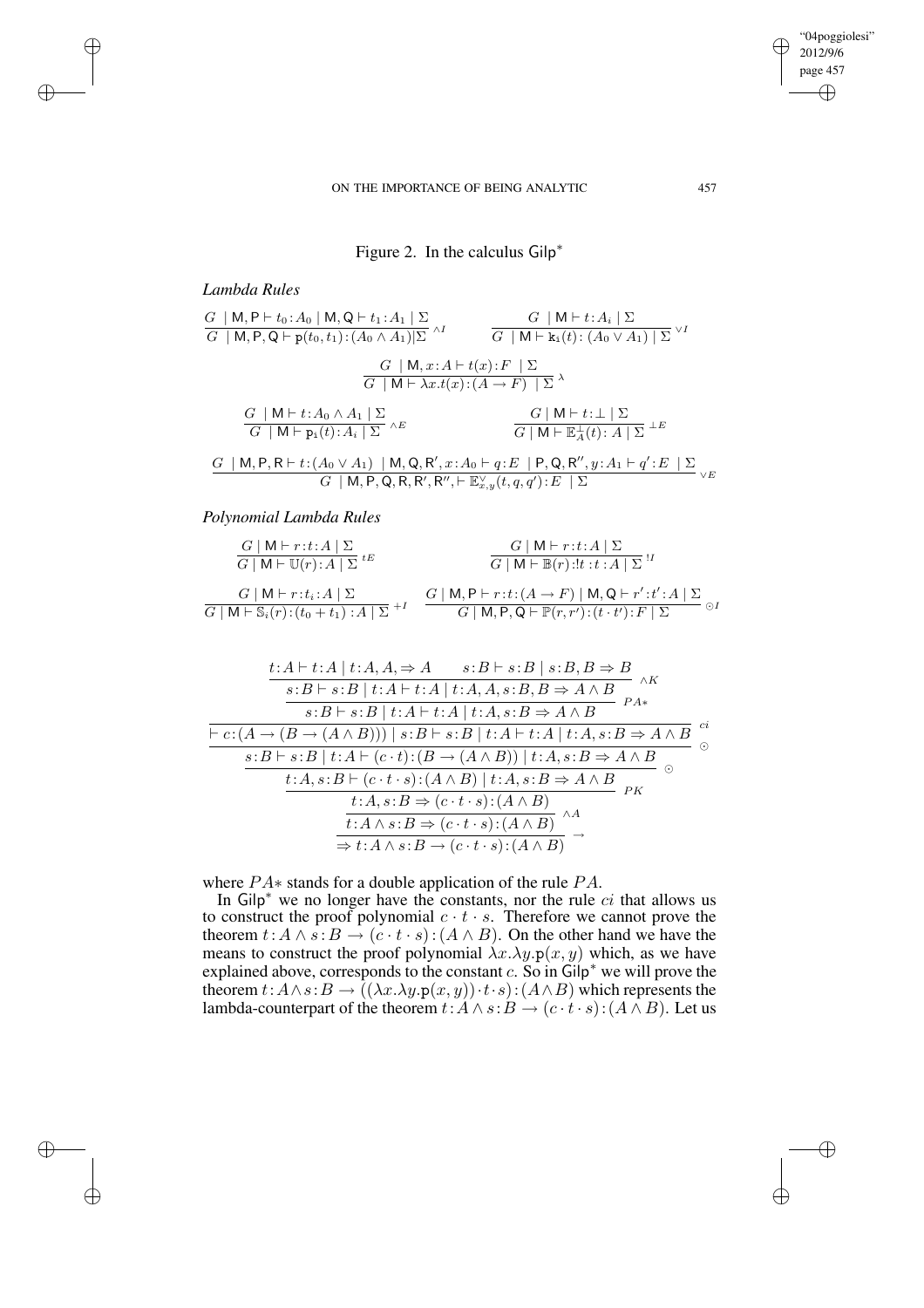✐

✐

#### 458 FRANCESCA POGGIOLESI

see the Gilp<sup>\*</sup>-derivation d' of  $t: A \wedge s: B \to ((\lambda x. \lambda y. \mathbf{p}(x, y)) \cdot t \cdot s): (A \wedge B)$ , we have:

| $t:A \vdash t:A \mid x:A \vdash x:A \mid t:A,A \Rightarrow A \quad s:B \vdash s:B \mid y:B \vdash y:B \mid s:B,B \Rightarrow B$<br>$\wedge K$                  |
|----------------------------------------------------------------------------------------------------------------------------------------------------------------|
| $t:A \vdash t:A \mid s:B \vdash s:B \mid x:A \vdash x:A \mid y:B \vdash y:B \mid t:A,A,s:B,B \Rightarrow A \wedge B$<br>$PA*$                                  |
| $t\!:\!A\vdash t:A\mid s\!:\!B\vdash s:B\mid x:A\vdash x:A\mid y:B\vdash y\!:\!B\mid\overline{t\!:\!A,s\!:\!B\Rightarrow A\wedge B}$                           |
| $\wedge I$<br>$t:A\vdash t:A\mid s:B\vdash s:B\mid x:A,y:B\vdash p(x,y):(A\wedge B)\mid t:A,s:B\Rightarrow A\wedge B$                                          |
| $t:A\vdash t:A\mid s:B\vdash s:B\mid x:A\vdash \lambda y.\mathbf{p}(x,y) : (B\rightarrow (A\wedge B))\mid t:A,s:B\Rightarrow A\wedge B$                        |
| $t:A\vdash t:A\mid s:B\vdash s:B\mid\;\vdash\lambda x.\lambda y.\mathbf{p}(x,y)\colon(A\rightarrow(B\rightarrow(A\wedge B)))\mid t:A,s:B\Rightarrow A\wedge B$ |
| $s:B\vdash s:B\mid t:A\vdash ((\lambda x.\lambda y.p(x,y))\cdot t):(B\rightarrow (A\wedge B))\mid t:A,s:B\Rightarrow A\wedge B$                                |
| $t:A,s:B\vdash ((\lambda x.\lambda y.\mathbf{p}(x,y))\cdot t\cdot s):(A\wedge B)\mid t:A,s:B\Rightarrow A\wedge B$                                             |
| РK<br>$t:A,s:B\Rightarrow ((\lambda x.\lambda y.p(x,y))\cdot t\cdot s):(A\wedge B)$                                                                            |
| $t:A \wedge s:B \Rightarrow ((\lambda x.\lambda y.p(x,y)) \cdot t \cdot s) : (A \wedge B)$                                                                     |
| $\Rightarrow$ t: A $\land$ s: B $\rightarrow$ (( $\lambda x.\lambda y.\mathbf{p}(x, y)$ ) · t · s): ( $A \land B$ )                                            |

So now we have two different theorems,  $t: A \wedge s: B \rightarrow (c \cdot t \cdot s) : (A \wedge B)$ and  $t: A \wedge s: B \rightarrow ((\lambda x. \lambda y. p(x, y)) \cdot t \cdot s): (A \wedge B)$ , and the two different derivations d and  $d'$  of Gilp and Gilp<sup>\*</sup>, respectively. It is easy to check that none of these derivations satisfy the subformula property. Indeed in both of them there are formulas that are not subformulas of the formula of the conclusion. While in the case of Gilp this situation cannot be remedied, in Gilp<sup>\*</sup> the derivation  $d'$  can be changed into a derivation that satisfies the subformula property. It suffices to operate in the following way

$$
\frac{t:A \vdash t:A \mid t:A,A \Rightarrow A \quad s:B \vdash s:B \mid s:B,B \Rightarrow B}{t:A \vdash t:A \mid s:B \vdash s:B \mid t:A,A,s:B,B \Rightarrow A \land B} \land K
$$
\n
$$
\frac{t:A \vdash t:A \mid s:B \vdash s:B \mid t:A,s:B \Rightarrow A \land B}{t:A,s:B \vdash p(t,s):(A \land B) \mid t:A,s:B \Rightarrow A \land B} \land K
$$
\n
$$
\frac{t:A,s:B \Rightarrow p(t,s):(A \land B)}{t:A \land s:B \Rightarrow p(t,s):(A \land B)} \land A
$$
\n
$$
\frac{t:A \land s:B \Rightarrow p(t,s):(A \land B)}{t:A \land s:B \Rightarrow p(t,s):(A \land B)} \rightarrow
$$

In [15] it has been shown that the calculus Gilp<sup>∗</sup> is analytic. In order to obtain this result we have operated on two levels: the sequents' level, and the TND sequents' level. As for the sequents' level, we have shown that the cut-rule is eliminable, while at the TND sequents' level we have proved the normalisation theorem. The last part of our research has been dedicated to the study of the precise relationships between Gilp and Gilp<sup>∗</sup> . We have shown that Gilp can be embedded in a fragment of Gilp<sup>∗</sup> , and that this fragment of Gilp<sup>\*</sup> is on the other hand embeddable in Gilp (see Figure 3). So  $\tilde{G}$ ilp<sup>\*</sup> can

 $\rightarrow$ 

 $\rightarrow$ 

✐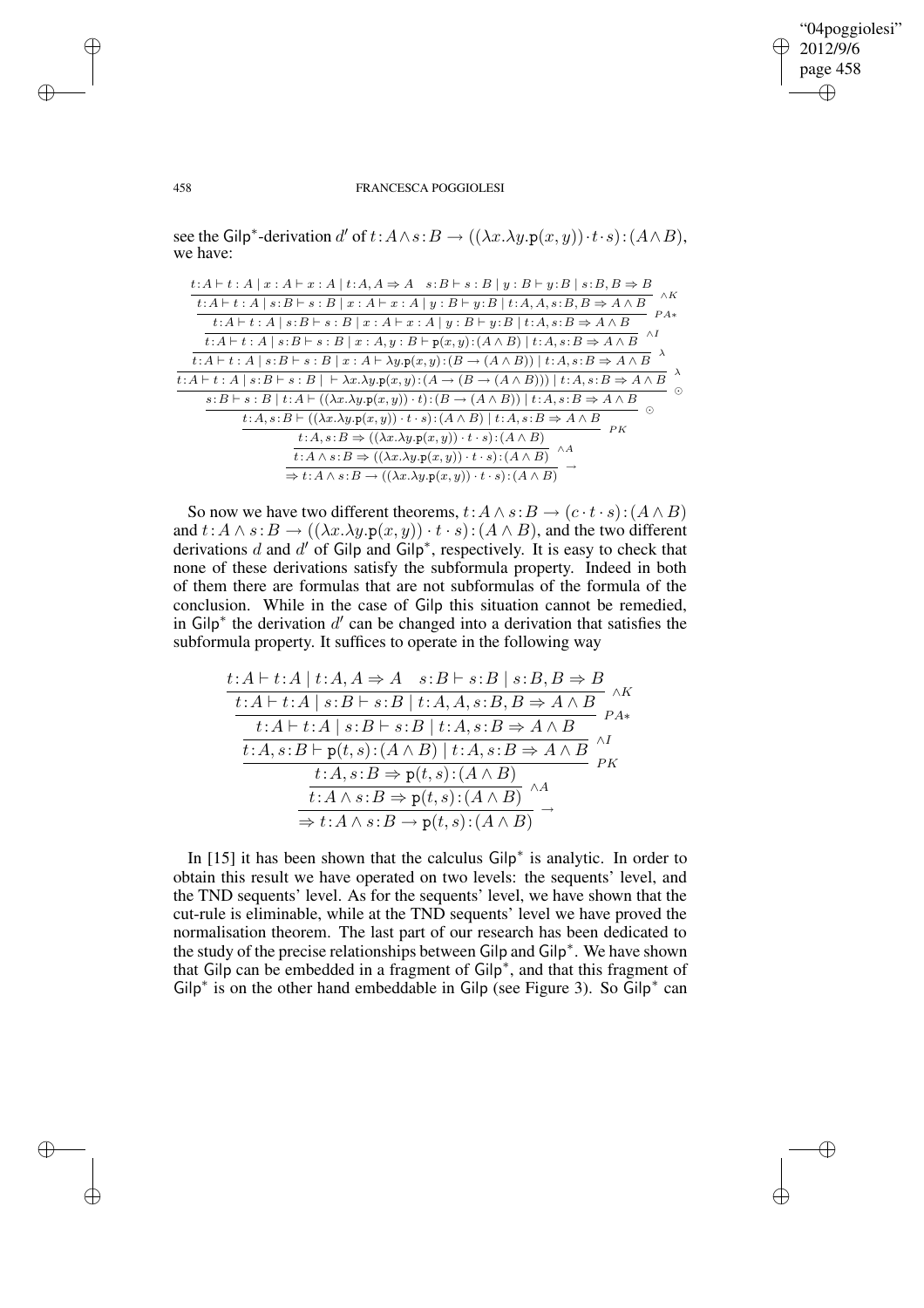

"04poggiolesi" 2012/9/6 page 459

✐

✐

✐

✐





be thought of as a conservative extension of the intuitionistic logic of proofs where the analyticity of the logic of proofs can be finally reached.

### 6. *Conclusions*

 $\rightarrow$ 

 $\rightarrow$ 

✐

✐

Our starting point was the search for a criterion for distinguishing good logics. The most reasonable criterion that we have found is the existence of a good proof system. But then, one might ask the question of what a good proof system is. Amongst the properties discussed for defining good proof systems, that which has received by far the most attention is the analyticity property. Although this property has been supported throughout the history and philosophy of mathematics, and Gentzen himself formalised it trough the framework of the sequent calculus, there still exist philosophers and logiciens who underestimate its importance. In this paper we aimed at giving one further reason in favour of the analyticity property, and in particular for wanting a Gentzen calculus to satisfy the subformula property. The reason that we have proposed is a very simple but relevant: the proof that a sequent calculus satisfies the subformula property helps discovering and clarifying several aspects of the logic that the sequent calculus has been developed for.

In order to illustrate our point, we have used the example of the logic of proofs. The logic of proofs is a recent logic introduced by Artemov in order to recover the explicit provability of modal and intuitionistic logic. The main characteristic of the logic of proofs are the formulas of the form  $t : A$ , where  $t$  is a proof polynomial, meaning "t is a proof of  $A$ ." Proof polynomials are constructed by means of functional symbols applied on variables and constants. The constants are only introduced in relation with axioms, i.e. in formulas of the form  $c : A$  where A is one of the axioms of the logic of proofs.

The logic of proofs therefore happens to be an elegant and simple logic. However the situation slightly changes once we try to prove that there exists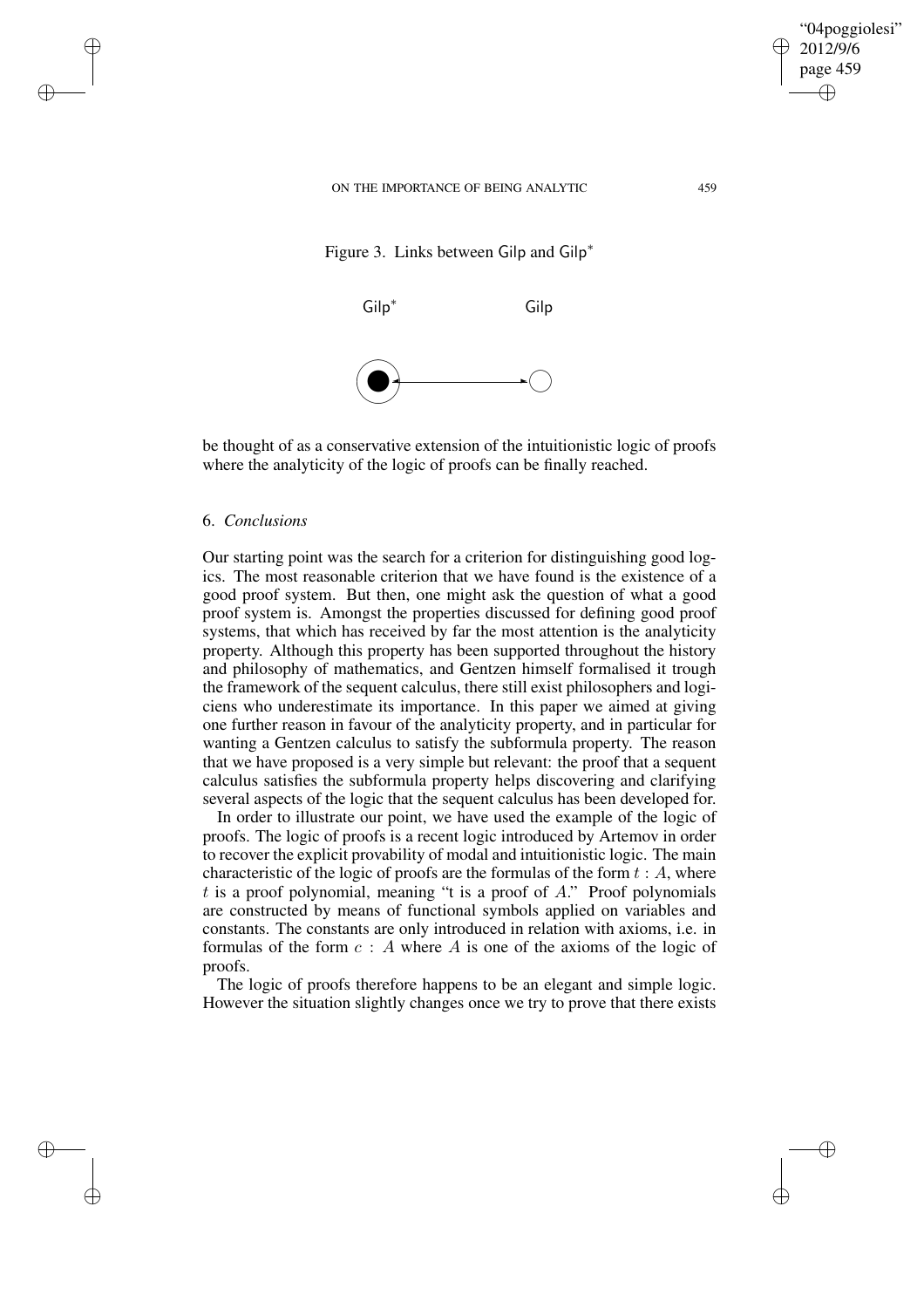"04poggiolesi" 2012/9/6 page 460 ✐ ✐

✐

✐

#### 460 FRANCESCA POGGIOLESI

a Gentzen calculus enjoying the subformula property for the logic of proofs. Indeed in this case we discover what "is hidden" behind the language of the logic of proofs, namely the entire functional apparatus of the typed lambda calculus. In the paper [1] Artemov already hints a correspondence between the constants of the logic of proofs and the lambda terms in normal form typed by the corresponding axioms; nevertheless, it is thanks to the analysis of [15] that this correspondence is brought to light and explicitly stated. This is certainly no slim discovery. But what matters for us here is that this discovery has been brought to light by the search of an analytic calculus. Thus analyticity is important not only for the sake of dealing with analytic proofs, but also for the deep revelations that it allows to make. The logic of proofs is but a paradigmatic example of this fact.

> IHPST 13 rue du Four 75006, Paris France E-mail: poggiolesi@gmail.com

### **REFERENCES**

- [1] S. Artemov. Explicit provability and constructive semantics. *Bulletin of Symbolic Logic*, 7:1–36, 2001.
- [2] S. Artemov. Unified semantics for modality and  $\lambda$ -terms via proof polynomials. In K. Vermeulen and A. Copestake, editors, *Algebras, Diagrams and Decisions in Language, Logic and Computation*, pages 1– 35. CSLI publications, Stanford University, 2002.
- [3] A. Avron. The method of hypersequents in the proof theory of propositional non-classical logic. In W. Hodges, M. Hyland, C. Steinhorn, and J. Strauss, editors, *Logic: from Foundations to Applications*, pages 1–32. Oxford University Press, Oxford, 1996.
- [4] K. Došen. Sequent-systemsfor modal logic. *Journal of Symbolic Logic*, 50:149–159, 1985.
- [5] M. Fitting. The logic of proofs, semantically. *Annals of Pure and Applied Logic*, 132:1–25, 2005.
- [6] G. Gentzen. Investigations into logical deductions. In M.E. Szabo, editor, *The Collected Papers of Gerhard Gentzen*, pages 68–131. North-Holland, Amsterdam, 1969.
- [7] J.-Y. Girard, Y. Lafont, and P. Tayler. *Proofs and Types*. Cambridge Tracts in Theoretical Computer Science, Cambridge, 1989.
- [8] A. Guglielmi. Deep inference. *http://alessio.guglielmi.name/res/cos/*, 2010.

 $\rightarrow$ 

 $\rightarrow$ 

✐